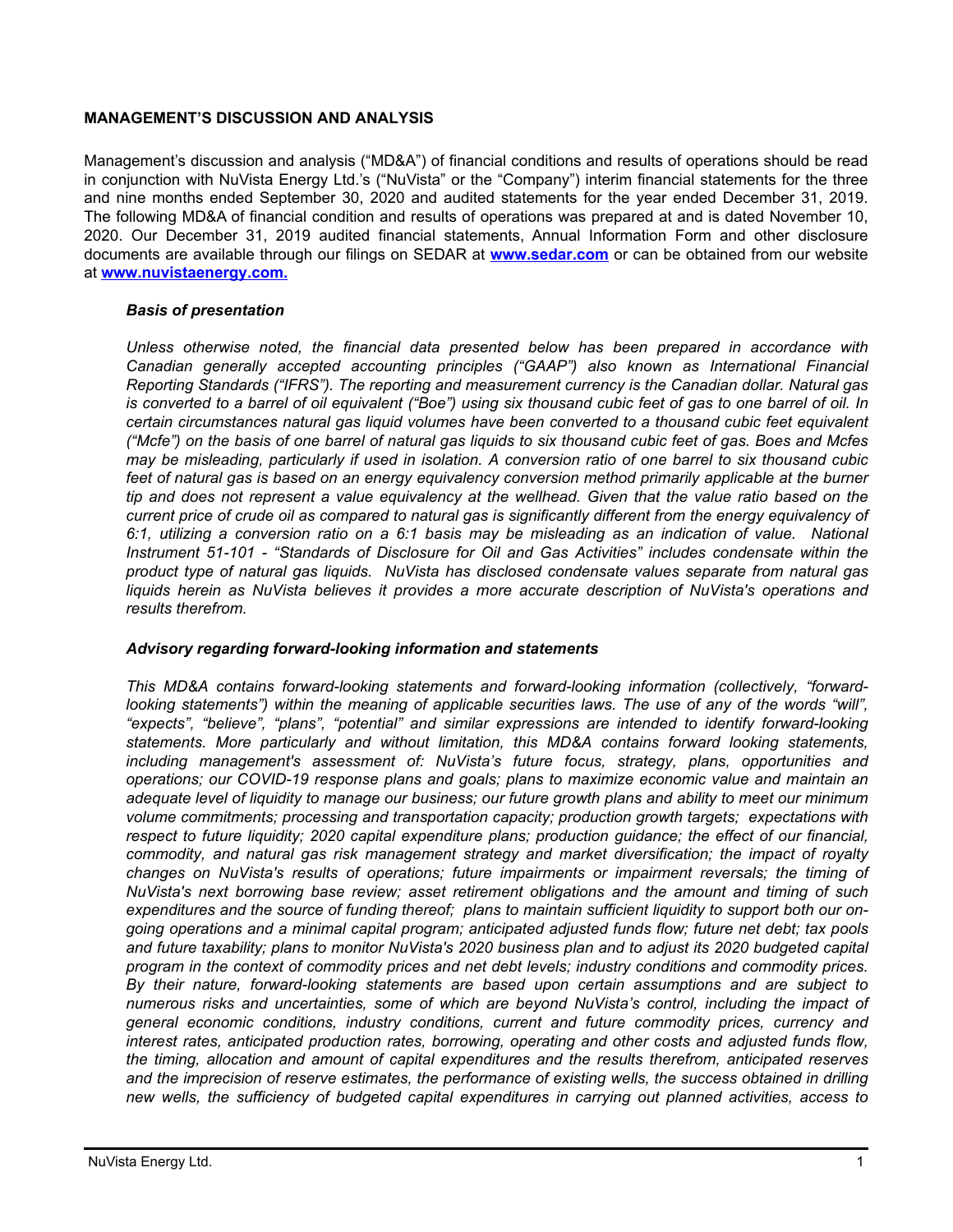*infrastructure and markets, competition from other industry participants, availability of qualified personnel or services and drilling and related equipment, stock market volatility, effects of regulation by governmental agencies including changes in environmental regulations, tax laws and royalties; the ability to access sufficient capital from internal sources and bank and equity markets; and including, without limitation, those risks considered under "Risk Factors" in our Annual Information Form. Readers are cautioned that the assumptions used in the preparation of such information, although considered reasonable at the time of preparation, may prove to be imprecise and, as such, undue reliance should not be placed on forwardlooking statements. NuVista's actual results, performance or achievement could differ materially from those expressed in, or implied by, these forward-looking statements, or if any of them do so, what benefits NuVista will derive therefrom. NuVista has included the forward-looking statements in this MD&A in order to provide readers with a more complete perspective on NuVista's future operations and such information may not be appropriate for other purposes. NuVista disclaims any intention or obligation to update or revise any forward-looking statements, whether as a result of new information, future events or otherwise, except as required by law.*

## *Non-GAAP measurements*

*Within the MD&A, references are made to terms commonly used in the oil and natural gas industry. Management uses "adjusted funds flow", "adjusted funds flow per share", "operating netback", "corporate netback", "capital expenditures", "free adjusted funds flow", "net debt", and "net debt to annualized current quarter adjusted funds flow" to analyze performance and leverage. These terms do not have any standardized meaning prescribed by IFRS and therefore may not be comparable to similar measures presented by other companies where similar terminology is used. For further information refer to the section "Non-GAAP measures" within this MD&A. Free adjusted funds flow is forecast adjusted funds flow less capital expenditures required to maintain production.* 

## *Description of business*

NuVista is an exploration and production company actively engaged in the development, delineation and production of condensate, natural gas liquids ("NGL"), oil, and natural gas reserves in the Western Canadian Sedimentary Basin. NuVista's focus is on the scalable and repeatable condensate rich Montney formation in the Alberta Deep Basin ("Wapiti Montney"). The common shares of NuVista trade on the Toronto Stock Exchange ("TSX") under the symbol NVA.

## *Quarter highlights, current market conditions and outlook*

In March 2020, the World Health Organization declared COVID-19 to be a pandemic. Responses to the spread of COVID-19 have resulted in a sudden decline in economic activity and a significant increase in economic uncertainty. In addition, oil prices have declined dramatically due to the global oil price war and decline in demand due to COVID-19. These events have resulted in a volatile and challenging economic environment which has adversely affected NuVista's operational results and financial position.

In these unprecedented times, NuVista is focused on two key factors. Firstly, in light of the COVID-19 pandemic, providing a safe environment for all our employees, contractors and for the residents of the communities in which we reside and operate. Secondly, maximizing economic value and maintaining an adequate level of liquidity to manage our business by using free adjusted funds flow to reduce net debt while growing at a prudent rate to stay comfortably ahead of future midstream minimum volume commitments ("MVCs").

During the third quarter, revenues did improve significantly from the extreme lows experienced in the second quarter, driven primarily by a significant improvement in condensate & oil pricing. The average realized condensate & oil price improved from \$22/Bbl in the second quarter to \$49/Bbl in the third quarter, representing a 122% improvement. This was still 26% lower than \$67/Bbl in the third quarter of 2019. The average petroleum and natural gas revenue of \$23.24/Boe increased 60% from \$14.54/Boe in the second quarter, but was 20% lower than the prior year comparative quarter.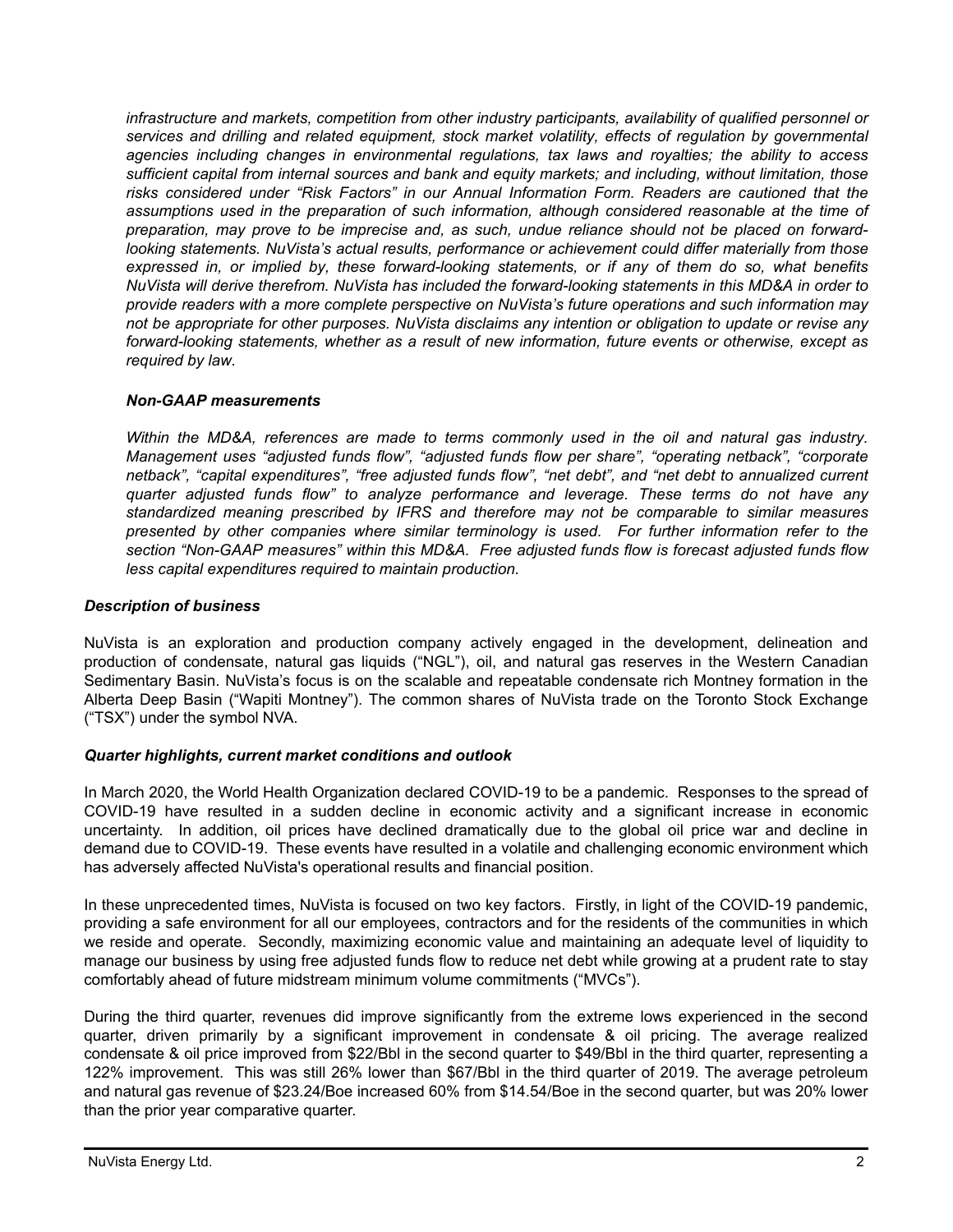Consistent with the improvement in revenues, adjusted funds flow of \$41 million for the quarter was significantly higher than \$15 million in the second quarter, but 31% lower than \$60 million in the third quarter of 2019. Adjusted funds flow for the quarter was positively impacted and supported by \$18 million of realized gains on financial derivative contracts, and reduced G&A expense from cost reduction measures that included a reduction in staff salaries, along with subsidies received from the Canadian Emergency Wage Subsidy program. Adjusted funds flow for the quarter exceeded limited capital expenditures of \$7 million, resulting in a net debt reduction of \$34 million.

In the third quarter, NuVista announced the successful renegotiation of our MVCs under various processing and transportation agreements. The adjustments to our MVCs profile provides NuVista with a successful reduction of approximately 20% in our near-term MVCs and the flexibility to continue to maintain annual average production volumes flat at current levels through 2021, if commodity prices remain below US\$40/Bbl WTI in 2020/21, without growing MVCs costs. We also have the continued availability of incremental capacity to grow production in 2021 and beyond with capital expenditures approximately within adjusted funds flow, should commodity prices remain at or above current strip levels. This results in an average annual growth target of 10%, which will comfortably exceed the revised future MVCs levels. Additionally, the renegotiation results in no material impact on our nearterm or long term total cost structure on a per Boe basis.

We are pleased to announce that subsequent to the quarter, NuVista's combined available credit is \$480 million, which is comprised of a recently completed semi-annual credit facility redetermination at \$440 million and the previously announced separate \$40 million unsecured letter of credit facility under Export Development Canada's Account Performance Security Guarantee ("APSG") program. Additionally, NuVista is pleased to welcome Export Development Canada ("EDC") to the credit facility syndicate as a direct lender. These combined facilities provide us with more than sufficient liquidity to continue to execute our capital plans to maximize value. For the fourth quarter, our net debt is expected to further decrease by approximately \$25-\$30 million resulting in year end estimated credit facility drawings of \$370 to \$380 million.

NuVista has \$220 million in senior unsecured notes that mature March 2, 2023, providing financial flexibility and certainty with a competitive fixed coupon and remaining two and a half year term. NuVista's net debt to annualized current quarter adjusted funds flow ratio was 3.8x at the end of the third quarter.

The onset of COVID-19 and the commodity price war of early 2020 have caused unprecedented reduction and volatility in the demand and prices for WTI oil, condensate, and natural gas. The worldwide and North American industry response has included massive cuts to capital programs, leading to significant destruction of future anticipated supply volumes. Worldwide production supply declines are expected to continue while demand recovers. As such, we anticipate that strip prices for WTI oil, condensate, and NYMEX natural gas will continue to improve with time with natural gas and the condensate differential already leading the way.

NuVista has a strong hedge book in the short term. Approximately 70% of forecast condensate & oil production is protected for the fourth quarter of 2020 and approximately 69% for the first quarter of 2021. Approximately 53% of forecast natural gas production is hedged for the fourth quarter of 2020, approximately 28% for the first quarter of 2021 and approximately 19% for the summer of 2021. All volume percentages refer to NuVista production net of royalty volumes.

# *2020 Guidance*

In light of the weak and volatile oil price environment, NuVista continues to significantly limit capital spending. Maintaining liquidity and balance sheet strength is our top priority during these unprecedented times. We remain on target to achieve free adjusted funds flow of \$50 - \$60 million during the second half of 2020, and this amount is being directed towards the reduction of debt. Capital spending guidance for 2020 has been rounded up slightly to the top of the \$165 - \$175 million guidance range, including fourth quarter spending guidance of \$20 - \$25 million. This has been done to accommodate the mobilization of one drilling rig and one frac crew late in the fourth quarter. The early mobilization of 2021 capital will reduce spring breakup risks for first quarter 2021 "stay flat" activities, and will ensure we secure premium crews and equipment.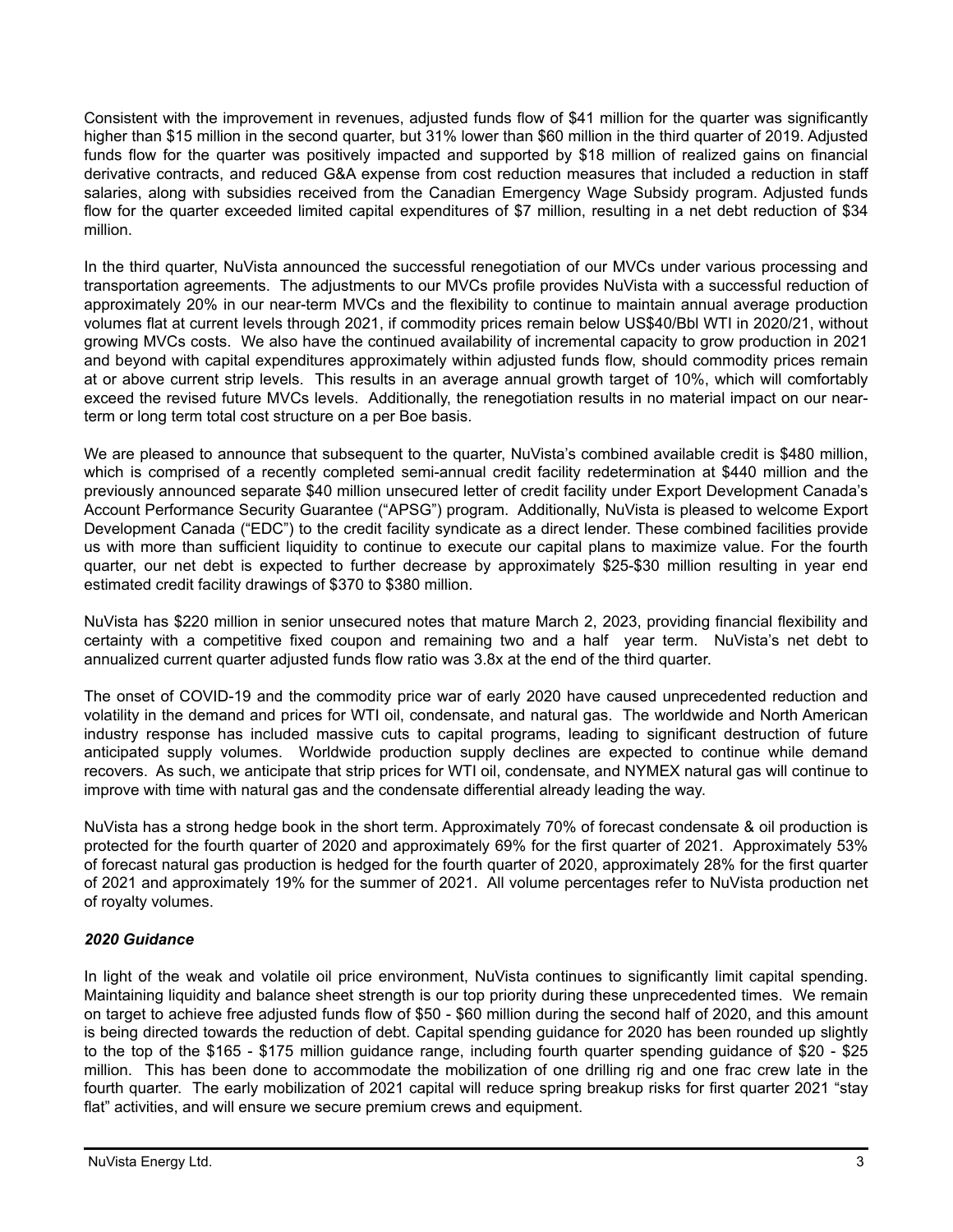Production guidance for 2020 is unchanged but tightened to 49,750 to 50,250 Boe/d, and production for the fourth quarter is expected in the range of 47,000 to 48,000 Boe/d.

### *2021 Guidance*

We are living in uncertain times, and flexibility is required. NuVista is committed to maintaining a balance between debt reduction and prudent growth. Guidance for 2021 includes a capital program of \$180 - \$200 million which will generate annual average production of 50,000 to 52,000 Boe/d. Assuming a flat WTI oil price of US\$45/Bbl<sup>(1)</sup> for 2021 this plan is expected to be achieved within adjusted funds flow and maintain our path toward 10% compounded annual growth rate ("CAGR") in production as per our previously communicated 5 year outlook. This trajectory exceeds our minimum volume commitments while generating 25% CAGR in adjusted funds flow per share. At oil prices above US\$45/Bbl WTI, additional free adjusted funds flow will be allocated to the reduction of net debt. Should prices retreat below US\$40/Bbl WTI, we will reduce 2021 capital spending to approximately \$140 million in order to maintain flat production of approximately 50,000 Boe/d while spending within adjusted funds flow at that price level.

During the first half of the year, production is expected to average approximately 50,000 Boe/d while capital expenditures will range from \$95 - \$110 million depending on commodity price strength. Spending will be directed to 14 drilled but uncompleted wells from 2020 and 8 additional new wells, all of which will be brought on-stream in the second quarter.

NuVista's COVID-19 business continuity plan is in place and is operating very well. All staff have work-from-home technology capability, and a backup plan is in place to ensure minimum crews for safe field and facility operations in the event of an escalation of COVID-19.

(1) Pricing assumptions include: NYMEX US\$3.00/MMBtu, AECO \$2.79/GJ, Condensate differential to WTI US\$ -1/Bbl, and a f/x rate of 1.35:1 (CAD/US)

#### *Operations activity*

|                                                 | Three months ended September 30 | Nine months ended September 30 |          |           |
|-------------------------------------------------|---------------------------------|--------------------------------|----------|-----------|
| Number of wells                                 | 2020                            | 2019                           | 2020     | 2019      |
| Wells drilled - gross (net) $(1)$               | 0(0.0)                          | 1(1.0)                         | 22(22.0) | 27(27.0)  |
| Wells completed - gross (net) $(2)$             | 0(0.0)                          | 8(8.0)                         | 15(15.0) | 33 (33.0) |
| Wells brought on production - gross (net) $(3)$ | 0(0.0)                          | 11(11.0)                       | 15(15.0) | 32(31.8)  |

(1) Based on rig release date. (2) Based on frac end date.

(3) Based on first production date of in-line test or on production and tied-in to permanent facilities.

Consistent with our response to significantly weaker commodity prices and our focus on maximizing value and maintaining liquidity, capital expenditures have been limited since early in the second quarter. For the three months ended September 30, 2020, NuVista drilled 0 (0.0 net) wells compared to 1 (1.0 net) oil well in the comparable period of 2019. For the nine months ended September 30 2020, NuVista drilled 22 (22.0 net) Montney condensate rich natural gas wells compared to 25 (25.0 net) Montney condensate rich natural gas wells and 2 (2.0 net) oil wells in the comparable period of 2019**.**

All wells in 2020 and 2019 were drilled with a 100% success rate.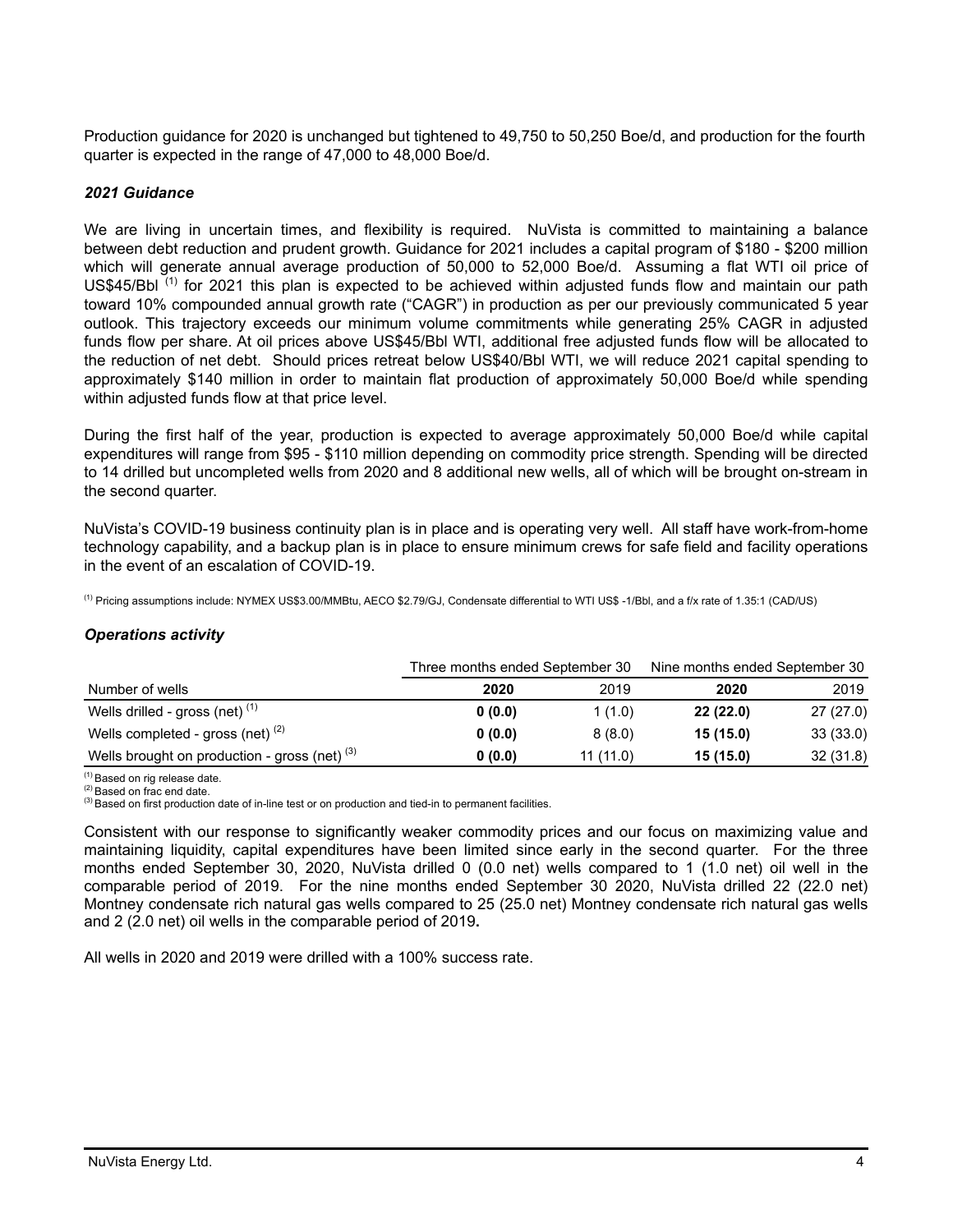# *Production*

|                                          |         | Three months ended September 30 | Nine months ended September 30 |         |         |          |
|------------------------------------------|---------|---------------------------------|--------------------------------|---------|---------|----------|
|                                          | 2020    | 2019                            | % Change                       | 2020    | 2019    | % Change |
| Natural gas (Mcf/d)                      | 183.708 | 184.681                         | (1)                            | 186,535 | 174.924 |          |
| Condensate & oil (Bbls/d)                | 13.790  | 15.728                          | (12)                           | 14.450  | 14,488  |          |
| NGLs (Bbls/d)                            | 5.034   | 5.310                           | (5)                            | 5,271   | 5.070   | 4        |
| Total (Boe/d)                            | 49.443  | 51.819                          | (5)                            | 50.810  | 48.712  | 4        |
| Condensate, oil & NGLs weighting (1) (2) | 38%     | 41%                             |                                | 39%     | 40%     |          |
| Condensate & oil weighting $(2)$         | 28%     | 30%                             |                                | 28%     | 30%     |          |

 $(1)$  NGLs include butane, propane and ethane.

 $(2)$  Product weighting is based on total production.

Production for the three and nine months ended September 30, 2020 decreased 5% and increased 4% respectively over the comparative periods of 2019. Despite no new wells being brought on stream in the third quarter, production averaged 49,443 Boe/d which is a slight decrease from our second quarter average of 50,922 Boe/d. Production in the third quarter and year to date in 2020 is consistent with our previously communicated guidance range, with a target to maintain annual production at approximately 50,000 Boe/d.

Condensate & oil volume weighting of 28% for the three and nine months ended September 30, 2020 was lower than 30% in the prior year comparative periods, primarily due to the deliberate restriction of high condensate wells and the absence of new well flush production.

## *Pricing*

|                                                       | Three months ended<br>September 30 |        |               |        |        | Nine months ended<br>September 30 |  |
|-------------------------------------------------------|------------------------------------|--------|---------------|--------|--------|-----------------------------------|--|
|                                                       | 2020                               |        | 2019 % change | 2020   | 2019   | % change                          |  |
| Realized selling prices (1),(2)                       |                                    |        |               |        |        |                                   |  |
| Natural gas (\$/Mcf)                                  | 2.16                               | 2.24   | (4)           | 2.20   | 2.80   | (21)                              |  |
| Condensate & oil (\$/Bbl)                             | 49.09                              | 66.60  | (26)          | 43.37  | 68.11  | (36)                              |  |
| NGLs (\$/Bbl)                                         | 14.65                              | 8.70   | 68            | 11.28  | 13.80  | (18)                              |  |
| Barrel of oil equivalent (\$/Boe)                     | 23.24                              | 29.11  | (20)          | 21.57  | 31.75  | (32)                              |  |
| <b>Benchmark pricing</b>                              |                                    |        |               |        |        |                                   |  |
| Natural gas - AECO 5A daily index (Cdn\$/Mcf)         | 2.24                               | 0.91   | 146           | 2.09   | 1.52   | 38                                |  |
| Natural gas - AECO 7A monthly index (Cdn\$/Mcf)       | 2.15                               | 1.04   | 107           | 2.07   | 1.39   | 49                                |  |
| Natural gas - NYMEX (monthly) (US\$/MMbtu)            | 1.98                               | 2.23   | (11)          | 1.88   | 2.67   | (30)                              |  |
| Natural gas - Chicago Citygate (monthly) (US\$/MMbtu) | 1.87                               | 2.03   | (8)           | 1.81   | 2.60   | (30)                              |  |
| Natural gas - Dawn (daily) (US\$/MMbtu)               | 1.82                               | 2.12   | (14)          | 1.74   | 2.46   | (29)                              |  |
| Natural gas - Malin (monthly) (US\$/MMbtu)            | 1.90                               | 1.97   | (4)           | 1.90   | 2.68   | (29)                              |  |
| Oil - WTI (US\$/Bbl)                                  | 40.93                              | 56.45  | (27)          | 38.31  | 57.06  | (33)                              |  |
| Oil - Edmonton Par - (Cdn\$/Bbl)                      | 49.62                              | 68.25  | (27)          | 43.59  | 69.42  | (37)                              |  |
| Condensate - Condensate @ Edmonton (Cdn\$/Bbl)        | 50.00                              | 68.58  | (27)          | 47.52  | 70.14  | (32)                              |  |
| Condensate - Average C5-WTI differential (US\$/BbI)   | (3.38)                             | (4.53) | (25)          | (2.92) | (4.30) | (32)                              |  |
| Exchange rate - (Cdn\$/US\$)                          | 1.33                               | 1.32   | 1             | 1.35   | 1.33   | $\overline{c}$                    |  |

<sup>(1)</sup> Prices exclude price risk management realized and unrealized gains and losses on financial derivative commodity contracts but includes gains and losses on physical sale contracts and natural gas price diversification.

(2) Prospective January 1, 2020, the average condensate and NGLs selling price is net of fractionation fees and excludes pipeline tariffs that prior to January 1, 2020 were reported net of the selling price. These pipeline tariffs are now included within transportation expenses. Prior year comparatives have been reclassified to conform with current year presentation. For the three and nine months ended September 30, 2020, the amount of pipeline tariffs that would have previously been classified net of revenues and is now included in transportation expenses was \$7.3 million and \$21.9 million respectively (2019 - \$6.0 million and \$17.6 million).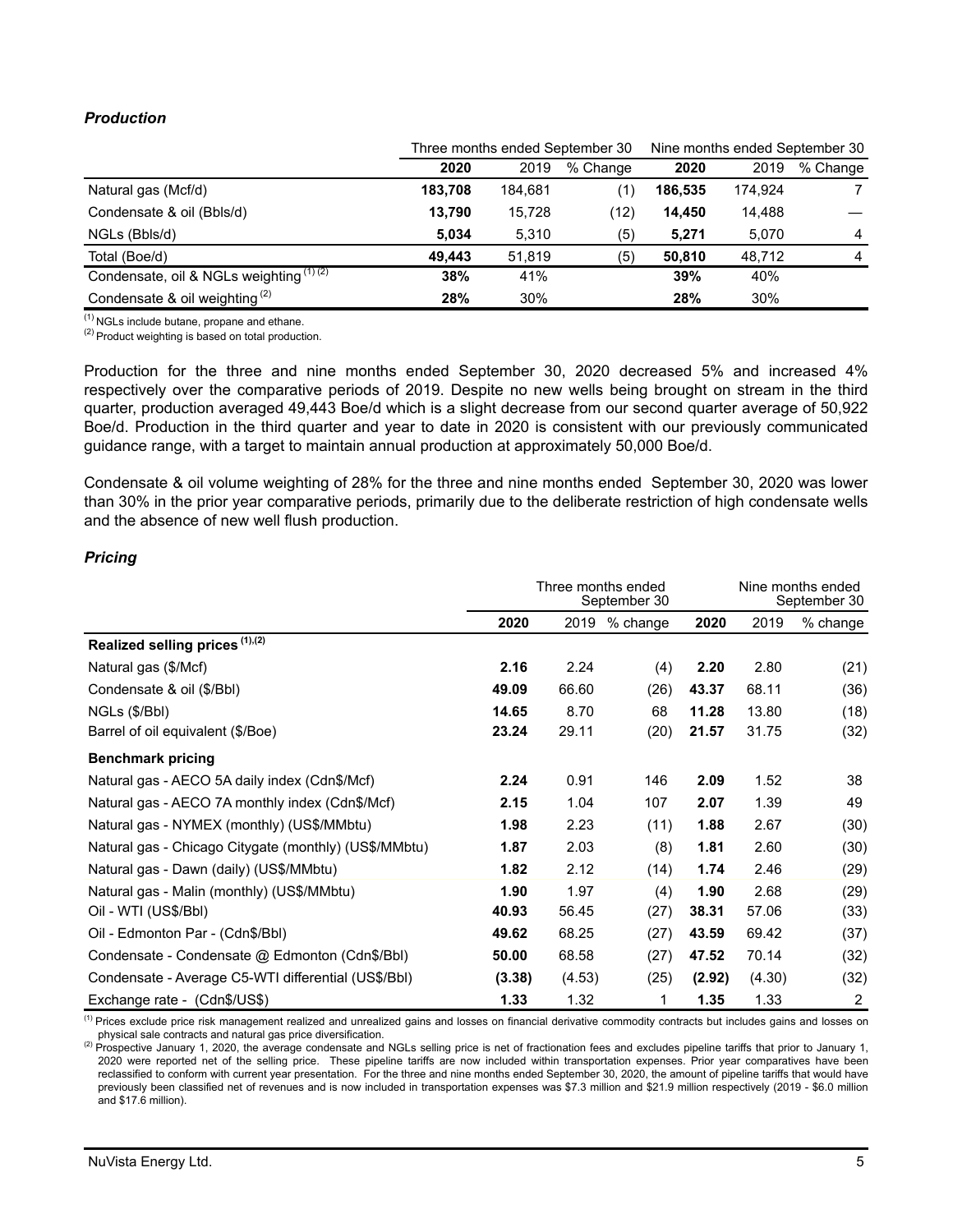The WTI benchmark averaged US\$40.93/Bbl in the third quarter of 2020, 27% below the third quarter of last year and 47% higher than the second quarter of this year which averaged US\$27.84/Bbl. The outbreak of COVID-19 created a sharp drop in oil demand globally and very weak prices in the second quarter. In April, OPEC and other nations agreed to a 9.7 million Bbl/d production cut to stabilize the global oil market. Subsequently an agreement was reached to reduce the cuts to 7.7 million starting in August and continuing through to December 2020. In the second quarter, North American oil producers immediately began curtailing production with the fall in oil prices, including a significant amount of heavy oil in Canada. Much of this production was brought back online throughout the third quarter but total US production remains well below peak levels reached last year. Condensate differentials have subsequently improved with the return of heavy oil production in Canada, coupled with lower condensate production in Western Canada. Condensate prices continued to outperform other liquid prices with the Edmonton marker averaging C\$50.00/Bbl for the quarter.

NYMEX gas prices were up 15% compared to the second quarter of 2020 averaging US\$1.98/MMbtu. A warm winter in many of the key US heating markets meant storage entered the spring at elevated levels. The US increased their LNG export capacity to almost 10 Bcf/d but warm weather in the winter of 2019/early 2020 and the onset of COVID-19 reduced demand and exports to approximately 3 Bcf/d by the end of the second quarter. A strong power market and declining US supply has played a role in balancing the market but prices remained weak throughout the summer. A return of LNG exports into late September and continued declining US production has improved prices significantly heading into the fall.

AECO gas prices averaged \$2.15/Mcf in the third quarter of 2020 representing an increase of 13% from \$1.91/Mcf in the second quarter of 2020 but a 107% increase from the third quarter of 2019. Extremely low storage levels in Alberta coupled with the continued buildout of the Nova system has allowed for stronger AECO prices relative to the other natural gas benchmark prices.

## *Revenue*

#### *Petroleum and natural gas revenues*

|                                          | Three months ended September 30 |                 |         |                 |         |                 | Nine months ended September 30 |                 |  |
|------------------------------------------|---------------------------------|-----------------|---------|-----------------|---------|-----------------|--------------------------------|-----------------|--|
|                                          | 2020                            |                 | 2019    |                 | 2020    |                 | 2019                           |                 |  |
| (\$ thousands, except % amounts)         | J                               | $%$ of<br>total |         | $%$ of<br>total |         | $%$ of<br>total |                                | $%$ of<br>total |  |
| Natural gas $(1)$                        | 36.634                          | 35              | 38.150  | 27              | 112.275 | 37              | 133.715                        | 32              |  |
| Condensate & oil                         | 62.287                          | 59              | 96.372  | 69              | 171.698 | 57              | 269.386                        | 64              |  |
| NGLs <sup>(2)</sup>                      | 6.787                           | 6               | 4.249   | 4               | 16.287  | 6               | 19.106                         | 4               |  |
| Total petroleum and natural gas revenues | 105.708                         |                 | 138.771 |                 | 300.260 |                 | 422.207                        |                 |  |

<sup>(1)</sup> Natural gas revenue includes price risk management gains and losses on physical delivery sale contracts. For the three and nine months ended September 30, 2020, our physical delivery sales contracts resulted in losses of \$4.5 million and \$7.7 million respectively (2019 – \$3.5 million gain and \$5.3 million gain).  $(2)$  Includes butane, propane, ethane and an immaterial amount of sulphur revenue.

For the three months ended September 30, 2020, petroleum and natural gas revenues decreased 24% from the comparable period of 2019, due primarily to a 20% decrease in average per Boe realized price and a 5% decrease in production for the quarter.

For the nine months ended September 30, 2020, petroleum and natural gas revenue decreased 29% over the comparable period of 2019, due primarily to a 32% decrease in average per Boe realized price, offset by a 4% increase in production.

Condensate & oil volumes averaged 28% of total production in the third quarter of 2020, contributing to 59% of total petroleum and natural gas revenues.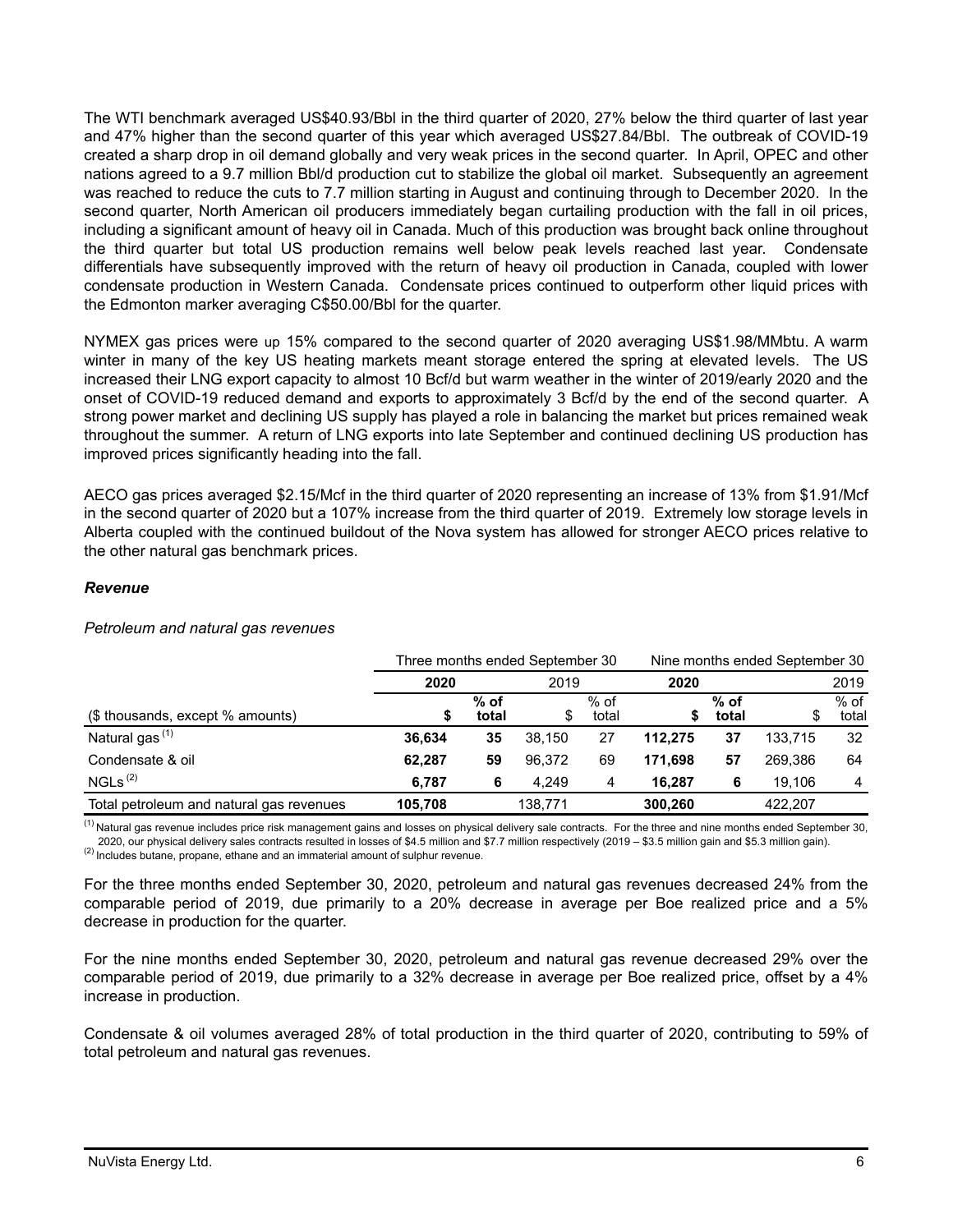A breakdown of natural gas revenue is as follows:

|                                                                        |          |        | Three months ended September 30 |        | Nine months ended September 30 |        |         |        |
|------------------------------------------------------------------------|----------|--------|---------------------------------|--------|--------------------------------|--------|---------|--------|
|                                                                        | 2020     |        | 2019                            |        | 2020                           |        | 2019    |        |
| (\$ thousands, except per unit amounts)                                | S        | \$/Mcf | \$                              | \$/Mcf | \$                             | \$/Mcf | \$      | \$/Mcf |
| Natural gas revenue - AECO reference price (1)                         | 36,670   | 2.15   | 16,857                          | 1.04   | 105.221                        | 2.07   | 63.192  | 1.36   |
| Heat/value adjustment <sup>(2)</sup>                                   | 2.716    | 0.16   | 1.748                           | 0.11   | 8.067                          | 0.17   | 5.841   | 0.13   |
| Transportation revenue (3)                                             | 6.735    | 0.40   | 7,065                           | 0.44   | 20.734                         | 0.42   | 21.587  | 0.46   |
| Natural gas market diversification revenue (loss)                      | (4, 977) | (0.28) | 9,009                           | 0.45   | (14, 057)                      | (0.31) | 37,828  | 0.74   |
| AECO physical delivery sales contract gains<br>(losses) <sup>(4)</sup> | (4,510)  | (0.27) | 3,471                           | 0.20   | (7,690)                        | (0.15) | 5,267   | 0.11   |
| Total natural gas revenue                                              | 36.634   | 2.16   | 38.150                          | 2.24   | 112.275                        | 2.20   | 133.715 | 2.80   |

(1) Average AECO 7A monthly index.

(2) Based on NuVista's historical adjustment of 9-10%.

<sup>(3)</sup> Cost of gas transportation from the transfer of custody sales point to the final sales point.

(4) Excludes price risk management realized and unrealized gains and losses on financial derivative commodity contracts but includes gains and losses on physical sale contracts.

For the three months ended September 30, 2020, natural gas revenue decreased 4% from the comparable period of 2019, due to a 4% decrease in realized selling prices and a 1% decrease in production. For the nine months ended September 30, 2020, natural gas revenue decreased 16% from the comparable period of 2019, due primarily to a 21% decrease in realized selling prices offset by a 7% increase in production.

The Company's third quarter physical natural gas sales portfolio was based on the following physical fixed price contracts or physical market deliveries:

|                             |         |        | Three months ended September 30 Nine months ended September 30 |      |  |
|-----------------------------|---------|--------|----------------------------------------------------------------|------|--|
|                             | 2020    | 2019   | 2020                                                           | 2019 |  |
| AECO physical deliveries    | 44 %    | 42 %   | 46 %                                                           | 40 % |  |
| Dawn physical deliveries    | 24%     | 24%    | 21%                                                            | 25%  |  |
| Malin physical deliveries   | 20%     | 21%    | 21%                                                            | 22 % |  |
| Chicago physical deliveries | $12 \%$ | $13\%$ | 12%                                                            | 13 % |  |

NuVista receives a premium to the AECO spot gas price due to the higher heat content of its natural gas production. Price risk is also mitigated by the various gas marketing and transportation arrangements that the Company has in place to diversify and gain exposure to alternative natural gas markets in North America. For the three months ended September 30, 2020, the Company delivered 44% of its gas to AECO of which 31% was under AECO physical fixed price delivery sales contracts. NuVista delivered approximately 24% of its natural gas production to Dawn, 20% to Malin, and 12% to Chicago.

NuVista's exposure to AECO floating prices was approximately 13% of volumes in the third quarter of 2020 as a result of this market egress, and the inclusion of pre-existing physical and financial delivery sales contracts. NuVista's existing contracts for firm transportation on export pipelines coupled with the financial NYMEX basis natural gas sales price derivative contracts will result in long term price diversification.

Excluding the impact of realized gains (losses) on physical sales contracts, the average selling price for natural gas for the three and nine months ended September 30, 2020 was \$2.43/Mcf and \$2.35/Mcf respectively, compared to \$2.04/Mcf and \$2.69/Mcf for the comparative periods of 2019, and \$2.16/Mcf in the second quarter of 2020.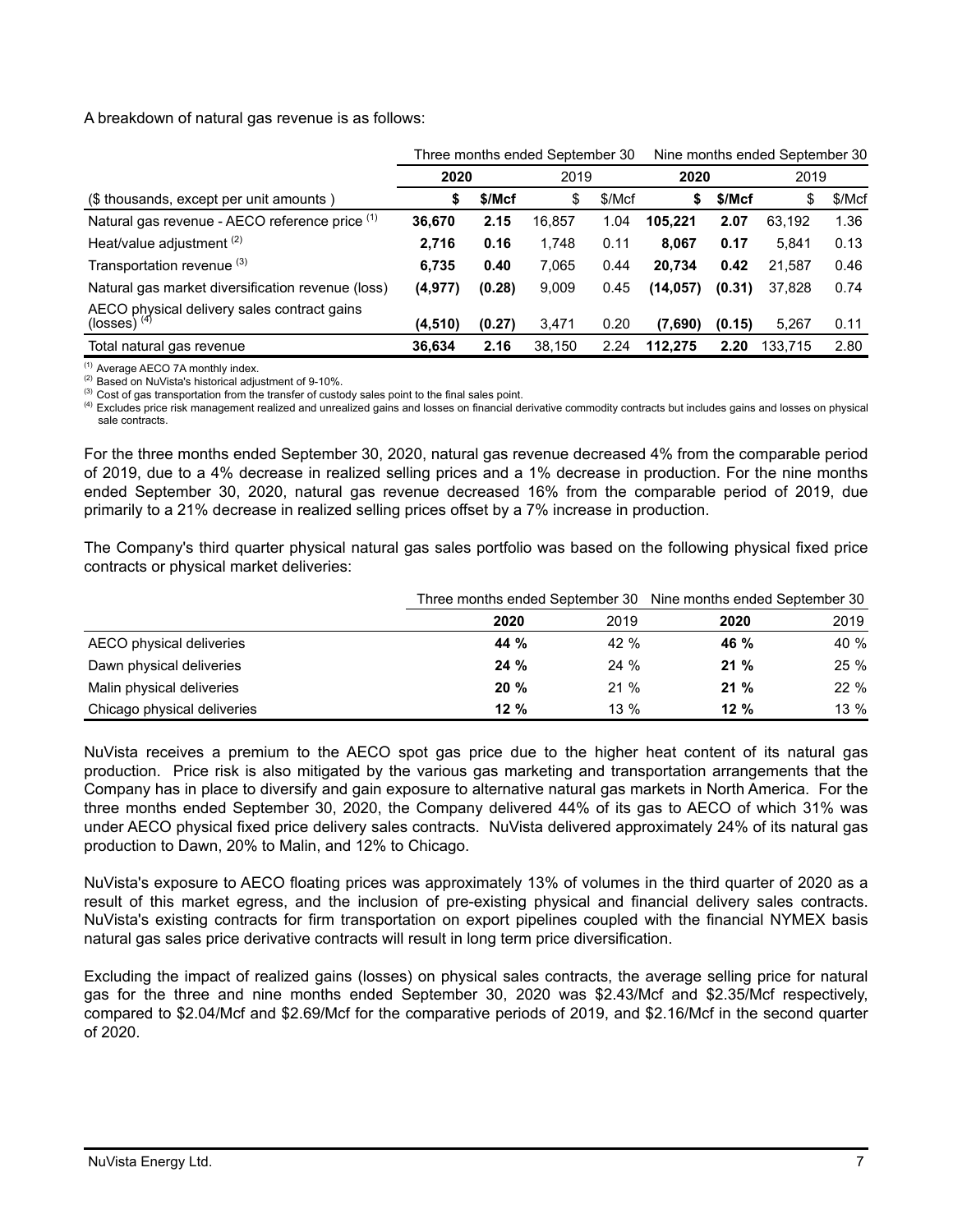## *Condensate & oil revenue*

For the three months ended September 30, 2020, condensate & oil revenue decreased 35% over the comparable period of 2019 due to a 26% decrease in the average realized selling price and a 12% decrease in production. For the nine months ended September 30, 2020, condensate & oil revenue decreased 36% over the comparable period of 2019, due primarily to a 36% decrease in the average realized selling price.

Historically, strong demand for condensate & oil in Alberta results in benchmark condensate prices at Edmonton trading at a premium to Canadian light oil prices. NuVista's realized condensate & oil prices include adjustments for fractionation fees and quality differentials. Condensate & oil realized selling prices averaged \$49.09/Bbl and \$43.37/Bbl in the three and nine months ended September 30, 2020, a decrease of 26% and 36% from \$66.60/ Bbl and \$68.11/Bbl for the comparable periods of 2019.

## *NGL revenue*

For the three months ended September 30, 2020, NGL revenue increased 60% over the comparable period of 2019, due to a 68% increase in the average realized selling price, partially offset by a 5% decrease in production. For the nine months ended September 30, 2020, NGL revenue decreased 15% over the comparable period of 2019, due primarily to a 18% decrease in the average realized selling price, partially offset by a 4% increase in production.

## *Commodity price risk management*

NuVista has a disciplined commodity price risk management program as part of its financial risk management strategy. The purpose of this program is to reduce volatility in financial results and help stabilize adjusted funds flow against the unpredictable commodity price environment. NuVista's Board of Directors has authorized the use of fixed price, put option and costless collar contracts ("Fixed Price Contracts"), and approved the terms of NuVista's commodity price risk management program to allow the securing of minimum prices of the following:

| (% of net forecast after royalty production) | First 18 month forward<br>period | Following 18 month<br>forward period | Following 24 month<br>forward period |
|----------------------------------------------|----------------------------------|--------------------------------------|--------------------------------------|
| Natural Gas Fixed Price Contracts            | up to $70\%$                     | up to $60\%$                         | up to $50\%$                         |
| Crude Oil Fixed Price Contracts              | up to $70\%$                     | up to $60\%$                         | up to $30\%$                         |

The Board of Directors has set limits for entering into natural gas basis differential contracts that are the lesser of 50% of forecast natural gas production, net of royalties, or the volumes that would bring the combined natural gas basis differential contracts and natural gas fixed price contracts to 100% of forecast natural gas production, net of royalties. In addition, a maximum volume of up to 150,000 MMbtu/day has been approved, with a term of 7 years from the date any such swap is entered into.

Hedges on crude oil, natural gas liquids, natural gas, differentials and basis may be made in Canadian or U.S. dollars at the time the position is established and the U.S. dollar positions may be hedged to Canadian dollars during the term of the applicable hedge. Foreign currency exposure on interest payments and long-term debt, if there is that exposure, may also be hedged back to Canadian dollars.

|                                      |                                | Three months ended September 30 |                      |                         |                           |                      |  |
|--------------------------------------|--------------------------------|---------------------------------|----------------------|-------------------------|---------------------------|----------------------|--|
| (\$ thousands)                       |                                | 2020                            |                      |                         | 2019                      |                      |  |
|                                      | <b>Realized</b><br>gain (loss) | Unrealized<br>gain (loss)       | Total<br>gain (loss) | Realized<br>gain (loss) | Unrealized<br>gain (loss) | Total<br>gain (loss) |  |
| Natural gas                          | 1.245                          | (30, 296)                       | (29, 051)            | 3,661                   | (30, 895)                 | (27, 234)            |  |
| Condensate & oil                     | 16.337                         | (16.265)                        | 72                   | 5.399                   | 15.596                    | 20.995               |  |
| Gain (loss) on financial derivatives | 17.582                         | (46, 561)                       | (28,979)             | 9.060                   | (15.299)                  | (6, 239)             |  |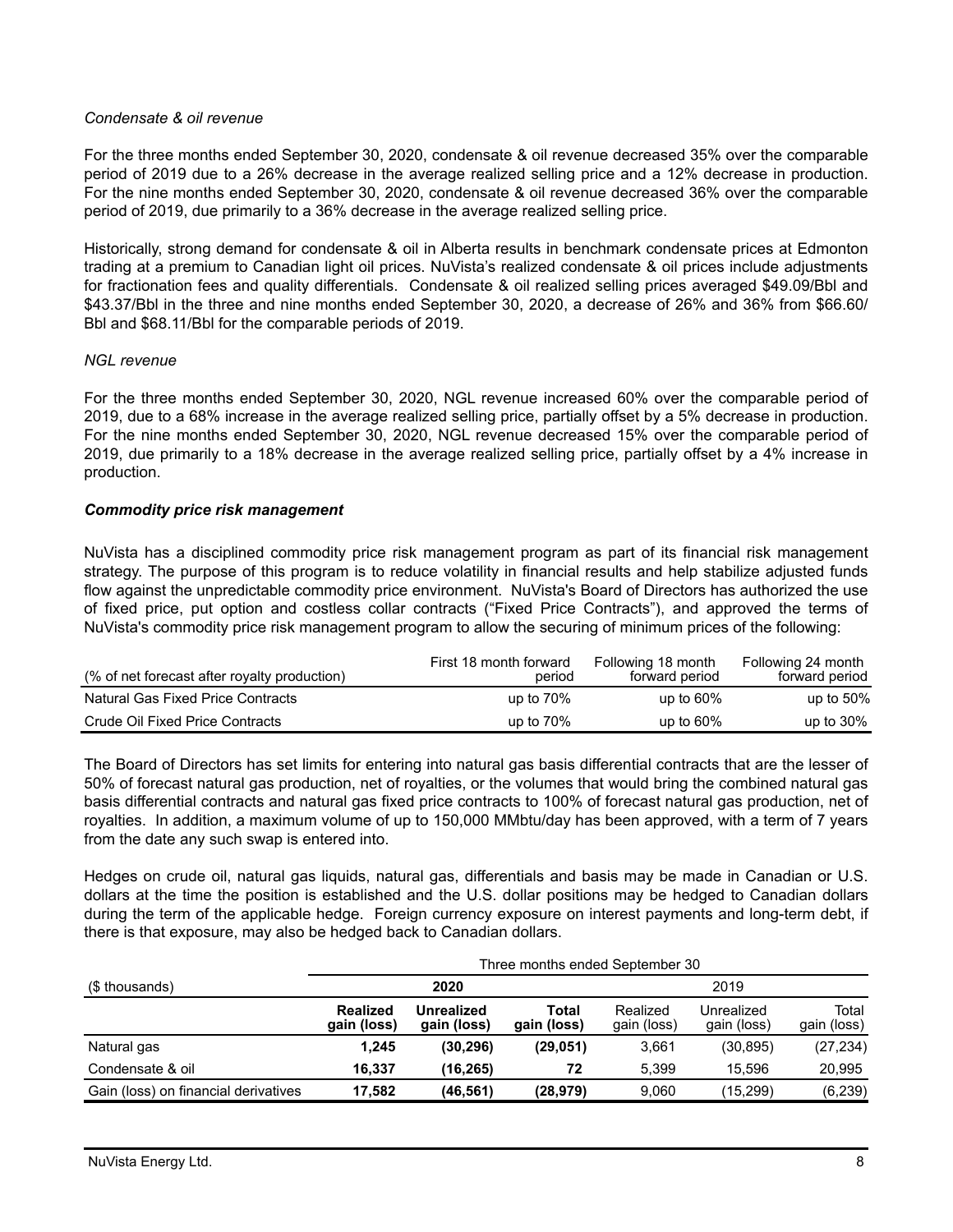During the third quarter of 2020, the commodity price risk management program resulted in a total loss of \$29.0 million, compared to a total loss of \$6.2 million for the comparable period of 2019 and a total loss of \$22.3 million in the second quarter of 2020. The fair value of financial derivative contracts is recorded in the financial statements. Unrealized gains and losses are the change in mark to market values or fair value of financial derivative contracts in place at the end of the quarter compared to the start of the quarter. The unrealized loss in the third quarter is primarily as a result of an unrealized loss on oil contracts reflective of the increasing WTI forward strip pricing at the end of the quarter compared to the beginning of the quarter, and an unrealized loss on natural gas contacts due to the narrowing AECO/NYMEX basis forward strip pricing at the end of the quarter compared to the beginning of the quarter. Due to increased volatility in oil and gas prices and the related forward strips pricing, the impact of unrealized gains and/or losses on overall earnings in a particular reporting period can be substantial, as was the case in the second quarter of 2020 and comparative period of 2019.

|                                      | Nine months ended September 30 |                           |                      |                         |                           |                      |
|--------------------------------------|--------------------------------|---------------------------|----------------------|-------------------------|---------------------------|----------------------|
| (\$ thousands)                       |                                | 2020                      |                      |                         | 2019                      |                      |
|                                      | <b>Realized</b><br>gain (loss) | Unrealized<br>gain (loss) | Total<br>gain (loss) | Realized<br>gain (loss) | Unrealized<br>gain (loss) | Total<br>gain (loss) |
| Natural gas                          | 6,056                          | (50,064)                  | (44,008)             | 3,213                   | (68, 197)                 | (64, 984)            |
| Condensate & oil                     | 52.037                         | 10.641                    | 62.678               | 10.212                  | (12,522)                  | (2,310)              |
| Gain (loss) on financial derivatives | 58,093                         | (39, 423)                 | 18.670               | 13.425                  | (80, 719)                 | (67, 294)            |

For the nine months ended September 30, 2020, the commodity price risk management program resulted in a gain of \$18.7 million compared to a loss of \$67.3 million for the comparable period of 2019.

For the remainder of 2020 and 2021, NuVista has hedges in place which will provide support for our adjusted funds flow. Currently, approximately 9,950 Bbl/d of fourth quarter 2020 condensate & oil production is hedged. This position is comprised of swaps at a price of C\$WTI \$76.12/Bbl on 5,700 Bbl/d and 3 way collars and put spread-s with a floating C\$WTI +\$12.83/Bbl on 4,250 Bbl/d. For 2021, NuVista has 8,750 Bbl/d of first quarter condensate & oil production hedged at a price of C\$WTI \$54.57/Bbl.

Approximately 103,700 Mcf/d of fourth quarter 2020 natural gas production is hedged at an average floor price of \$2.22/Mcf. Approximately 50,000 Mcf/d of first quarter 2021 natural gas production is hedged at an average floor price of \$2.26/Mcf and approximately 40,000 Mcf/d of summer 2021 production is hedged at an average floor price of \$2.02/Mcf.

Price risk management on our physical delivery sale contracts resulted in losses of \$4.5 million and \$7.7 million respectively for the three and nine months ended September 30, 2020 compared to gains of \$3.5 million and \$5.3 million for the comparable periods of 2019.

## (a) Financial instruments

The following is a summary of financial derivatives contracts in place as at September 30, 2020:

|            | WTI fixed price swap |           |        | <b>C\$ WTI Put Spreads</b> |           |  |  |
|------------|----------------------|-----------|--------|----------------------------|-----------|--|--|
| Term $(1)$ | Bbls/d               | Cdn\$/Bbl | Bbls/d | Cdn\$/Bbl                  | Cdn\$/Bbl |  |  |
| Q4 2020    | 5.700                | 76.12     | 1.900  | 69.26                      | 84.49     |  |  |
| Q1 2021    | 2.000                | 55.46     |        | __                         |           |  |  |

 $(1)$  Table presented as weighted average volumes and prices.

|              |        | C\$ WTI 3 Way Collar |           |           |  |  |  |  |
|--------------|--------|----------------------|-----------|-----------|--|--|--|--|
| Term $(1)$   | Bbls/d | Cdn\$/Bbl            | Cdn\$/Bbl | Cdn\$/Bbl |  |  |  |  |
| Q4 2020      | 2.350  | 62.45                | 73.34     | 80.91     |  |  |  |  |
| $\mathbf{r}$ |        |                      |           |           |  |  |  |  |

(1) Table presented as weighted average volumes and prices.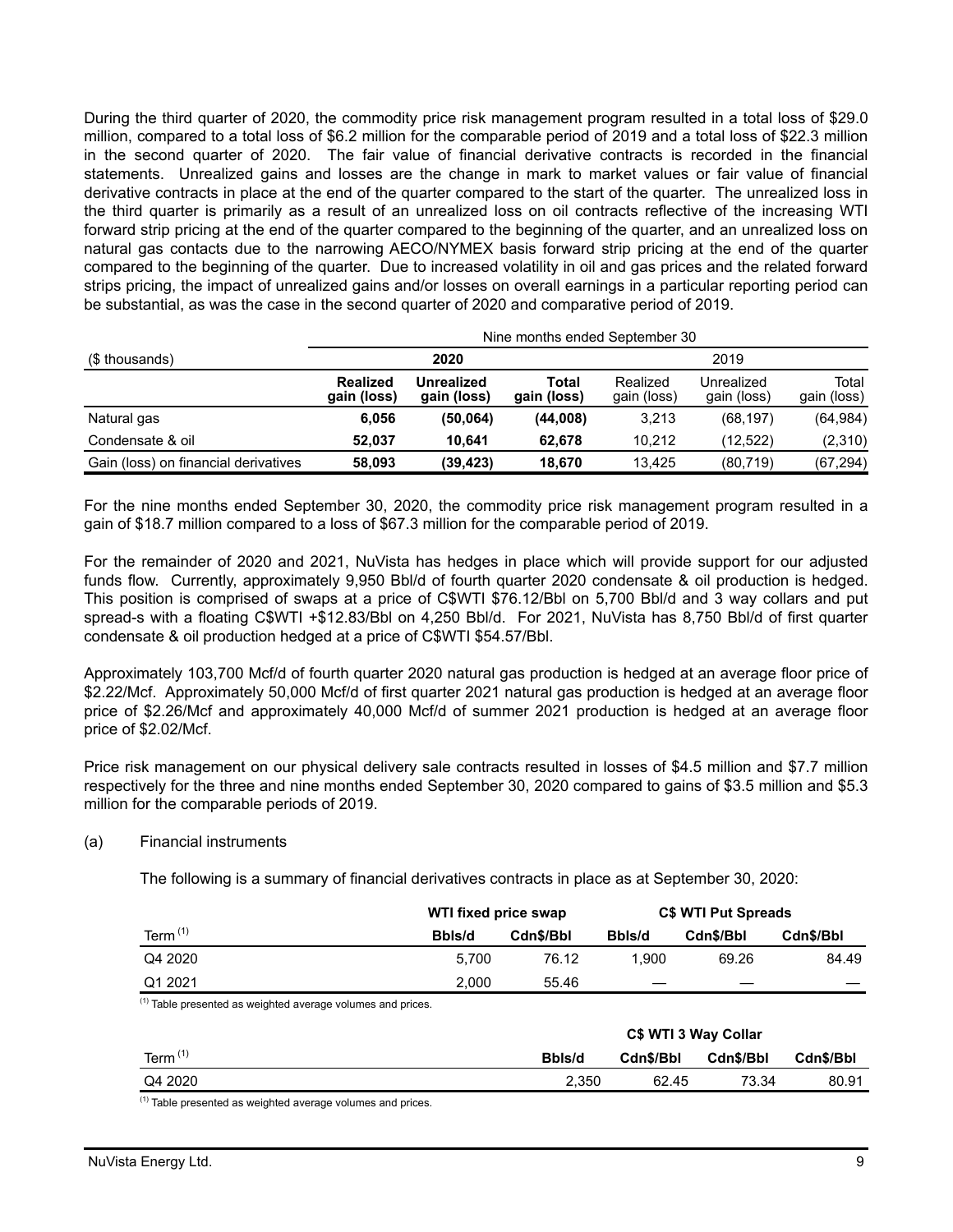|            | <b>AECO-NYMEX</b><br>basis swap |                              | <b>AECO-NYMEX basis</b><br>buybacks |                              | <b>Chicago-NYMEX</b><br>basis swap |                              | <b>Malin-NYMEX</b><br>basis swap |                       |
|------------|---------------------------------|------------------------------|-------------------------------------|------------------------------|------------------------------------|------------------------------|----------------------------------|-----------------------|
| Term $(1)$ | MMbtu/d                         | <b>US\$/</b><br><b>MMbtu</b> | <b>MMbtu/d</b>                      | <b>US\$/</b><br><b>MMbtu</b> | <b>MMbtu/d</b>                     | <b>US\$/</b><br><b>MMbtu</b> | <b>MMbtu/d</b>                   | <b>US\$/</b><br>MMbtu |
| Q4 2020    | 47.500                          | (0.96)                       |                                     |                              | 15.000                             | (0.25)                       | 16,630                           | (0.62)                |
| 2021       | 95,000                          | (0.98)                       | (60,000)                            | (0.82)                       | 15,000                             | (0.24)                       | 20,000                           | (0.66)                |
| 2022       | 95.000                          | (0.97)                       | (60,000)                            | (0.82)                       | 12,493                             | (0.24)                       | 16,658                           | (0.66)                |
| 2023       | 100,000                         | (1.01)                       |                                     |                              |                                    |                              |                                  |                       |
| 2024       | 100.000                         | (1.00)                       |                                     |                              |                                    |                              |                                  |                       |
| 2025       | 35,000                          | (1.00)                       |                                     |                              |                                    |                              |                                  |                       |

 $(1)$  Table presented as weighted average volumes and prices.

|            |         |            | AECO-Malin basis swap Dawn-NYMEX basis swap |            |
|------------|---------|------------|---------------------------------------------|------------|
| Term $(1)$ | MMbtu/d | US\$/MMbtu | MMbtu/d                                     | US\$/MMbtu |
| Q4 2020    | 3.370   | 0.68       | 10.000                                      | (0.26)     |
| 2021       |         |            | 10.000                                      | (0.26)     |
| 2022       |         |            | 8.329                                       | (0.26)     |

 $(1)$  Table presented as weighted average volumes and prices.

|            | NYMEX fixed price swap |            | <b>NYMEX collars</b> |                   |            |
|------------|------------------------|------------|----------------------|-------------------|------------|
| Term $(1)$ | MMbtu/d                | US\$/MMbtu | <b>MMbtu/d</b>       | <b>US\$/MMbtu</b> | US\$/MMbtu |
| Q4 2020    | 48.207                 | 2.73       | 19.891               | 2.58              | 3.21       |
| 2021       | 22.959                 | 2.58       | 13,260               | 2.55              | 2.92       |

 $<sup>(1)</sup>$  Table presented as weighted average volumes and prices.</sup>

Subsequent to September 30, 2020, the following is a summary of financial derivatives that have been entered into:

|                     | WTI fixed price swap |           | <b>C5-WTI differential Swap</b> |          |  |
|---------------------|----------------------|-----------|---------------------------------|----------|--|
| Term $(1)$          | Bbls/d               | Cdn\$/Bbl | Bbls/d                          | US\$/Bbl |  |
| Q4 2020             |                      |           | 337                             | 0.00     |  |
| Q1 2021             | 6.750                | 54.31     | 3.000                           | 0.25     |  |
| Q <sub>2</sub> 2021 | 1.000                | 54.75     | _                               |          |  |

 $<sup>(1)</sup>$  Table presented as weighted average volumes and prices.</sup>

|            |         | NYMEX fixed price swap |                   | <b>NYMEX collars</b> |                       |
|------------|---------|------------------------|-------------------|----------------------|-----------------------|
| Term $(1)$ | MMbtu/d | <b>US\$/MMbtu</b>      | <b>MMbtu/d</b>    |                      | US\$/MMbtu US\$/MMbtu |
| Q4 2020    | 11.685  | 2.97                   | $\hspace{0.05cm}$ | _                    |                       |
| Q1 2021    |         |                        | 5.000             | 3.00                 | 4.00                  |

 $<sup>(1)</sup>$  Table presented as weighted average volumes and prices.</sup>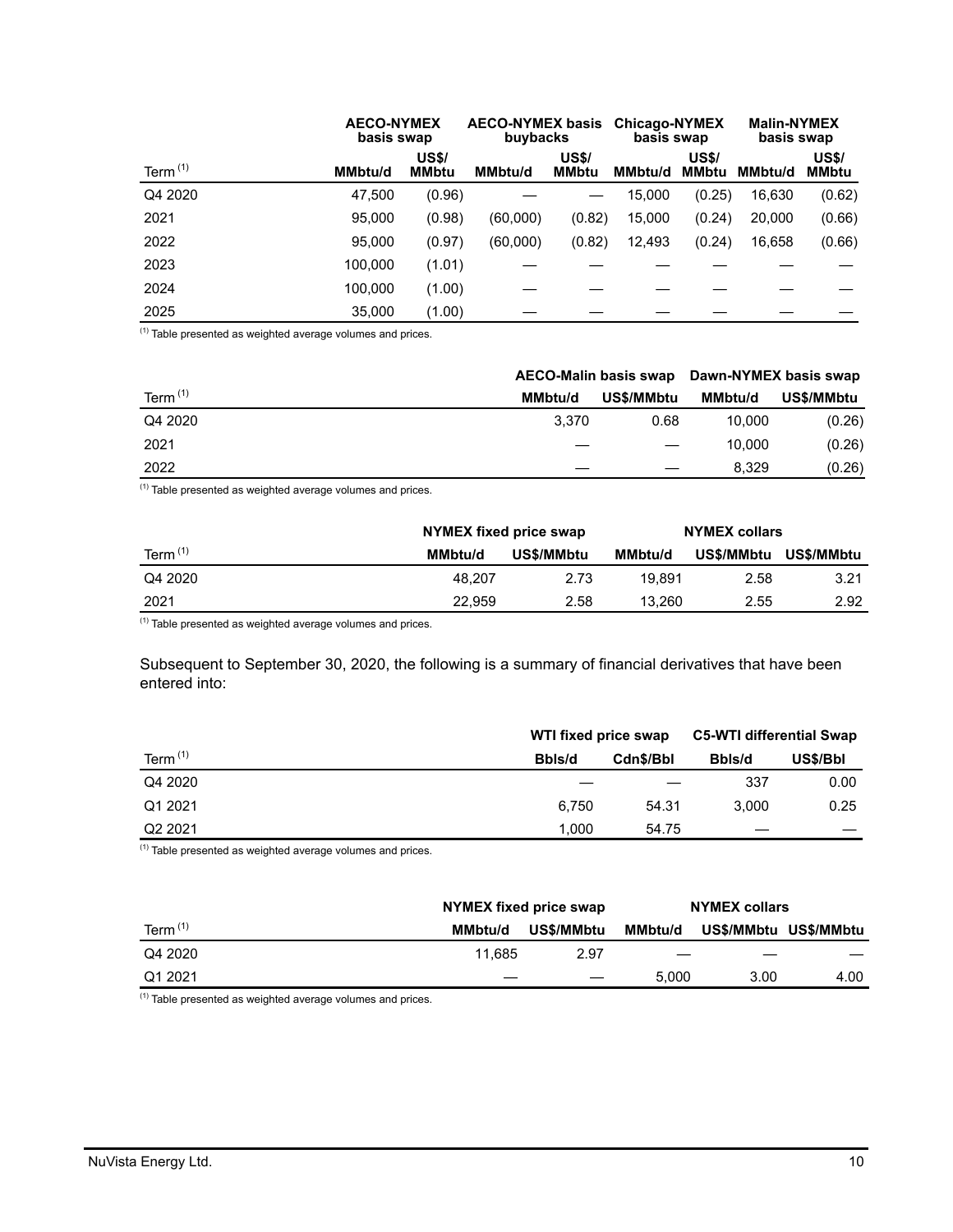## (b) Physical delivery sales contracts

The Company enters into physical delivery sales contracts to manage commodity price risk. These contracts are not considered to be derivatives and therefore not recorded at fair value. They are considered sales contracts and are recorded at cost at the time of transaction.

The following is a summary of the physical delivery sales contracts in place as at September 30, 2020:

|              | <b>AECO fixed price swap</b> |          |         | <b>Dawn-NYMEX Basis</b> |
|--------------|------------------------------|----------|---------|-------------------------|
| Term $(1)$   | GJ/d                         | Cdn\$/GJ | MMbtu/d | US\$/MMbtu              |
| October 2020 | 75,000                       | 1.40     |         |                         |
| Q4 2020      |                              |          | 10.000  | (0.26)                  |
| 2021         |                              |          | 10,000  | (0.26)                  |
| 2022         |                              |          | 8.329   | (0.26)                  |

 $<sup>(1)</sup>$  Table presented as weighted average volumes and prices.</sup>

## *Royalties*

|                                                                            | Three months ended<br>September 30 |         | Nine months ended<br>September 30 |           |
|----------------------------------------------------------------------------|------------------------------------|---------|-----------------------------------|-----------|
| (\$ thousands, except % and per Boe amounts)                               | 2020                               | 2019    | 2020                              | 2019      |
| Gross royalties                                                            | 9.911                              | 11.106  | 29.206                            | 29,432    |
| Gas cost allowance ("GCA")                                                 | (6, 784)                           | (3,618) | (16,060)                          | (11, 330) |
| Net royalties                                                              | 3.127                              | 7.488   | 13.146                            | 18,102    |
| Gross royalty % excluding physical delivery sales contracts <sup>(1)</sup> | 9.0                                | 8.2     | 9.5                               | 7.1       |
| Gross royalty % including physical delivery sales contracts                | 9.4                                | 8.0     | 9.7                               | 7.0       |
| Net royalties \$/Boe                                                       | 0.69                               | 1.57    | 0.94                              | 1.36      |

(1) Calculated as gross royalties as a % of petroleum and natural gas revenues excluding gains (losses) on physical delivery sales contracts.

For the three months ended September 30, 2020, gross royalties decreased 11% primarily as a result of the 20% decrease in the average \$/Boe realized prices compared to the prior year comparative periods. For the nine months ended September 30, 2020, gross royalties remained consistent with the comparable period of 2019 as a result of the production increases over the prior year and the increase in average royalty rates, offset by the 32% decrease in the average \$/Boe realized pricing. Gross royalties as a percentage of petroleum and natural gas revenues increased as a result of a greater number of wells having fully utilized the royalty incentive programs which carried reduced initial royalty rates. The gross natural gas and liquids (condensate, oil and NGL) royalty rates for the three and nine months ended September 30, 2020 were 5% and 12% compared to 2% and 10% respectively, in the comparative periods of 2019.

The Company receives GCA from the Crown, which reduces royalties to account for expenses incurred by NuVista to process and transport the Crown's portion of natural gas production. For the three and nine months ended September 30, 2020, the 88% and 42% increase in GCA credits received compared to the comparative periods of 2019 is primarily due to GCA received related to capital expenditures for gas processing and transportation infrastructure incurred in 2019, primarily related to the Pipestone South compressor station.

NuVista's physical price risk management and gas market diversification activities impact reported average royalty rates as royalties are based on government market reference prices for delivery of product in Alberta and not the Company's average realized prices that include price risk management and gas market diversification activities.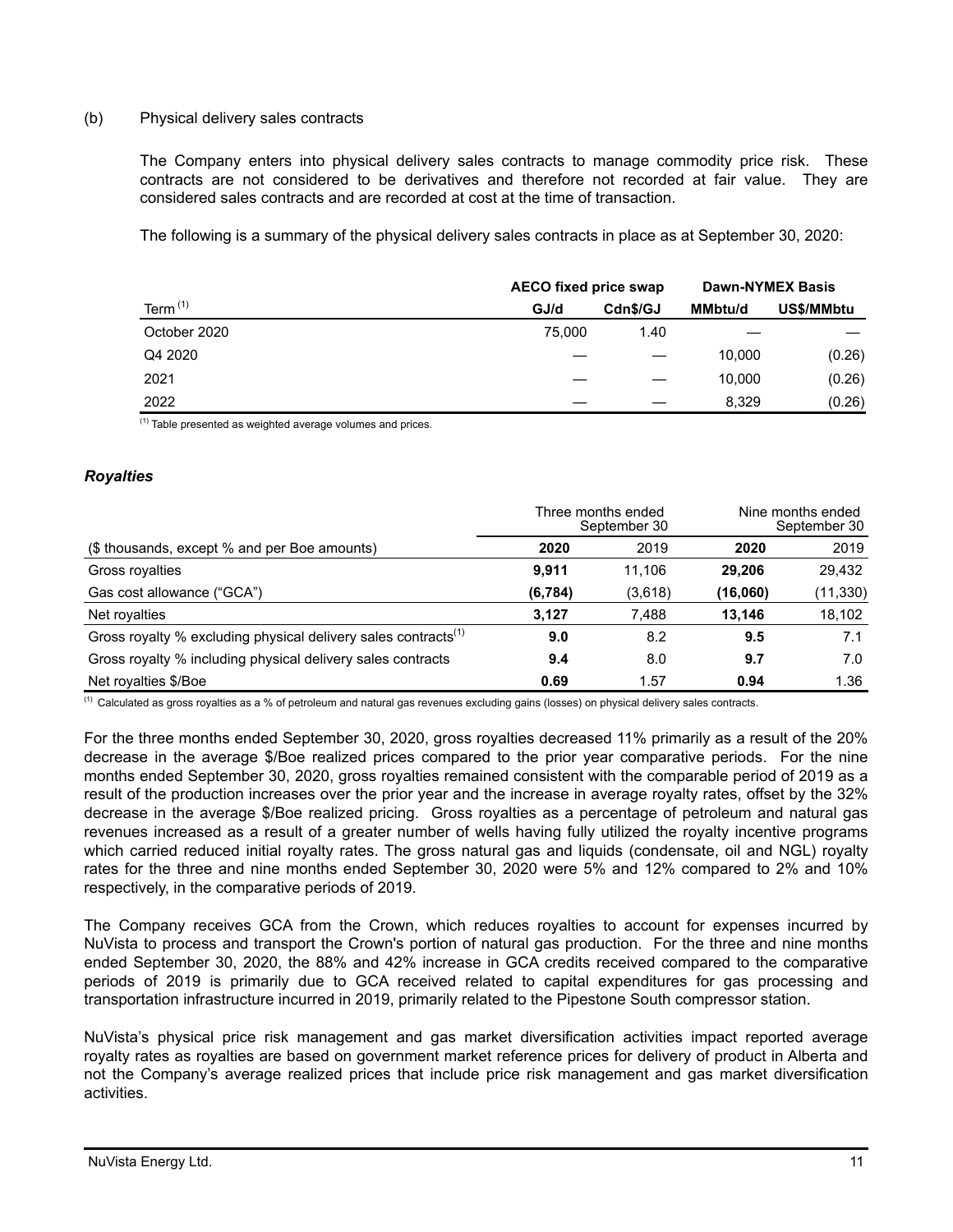## *Transportation expenses*

|                                                  | Three months ended<br>September 30 |        | Nine months ended<br>September 30 |        |
|--------------------------------------------------|------------------------------------|--------|-----------------------------------|--------|
| (\$ thousands, except per unit amounts)          | 2020                               | 2019   | 2020                              | 2019   |
| Natural gas transportation expense               | 12.544                             | 12.296 | 37.790                            | 36,452 |
| Condensate, oil & NGL transportation expense     | 7,377                              | 8.136  | 21.952                            | 22,608 |
| Total transportation expense                     | 19.921                             | 20.432 | 59.742                            | 59,060 |
| Natural gas transportation \$/Mcf <sup>(1)</sup> | 0.74                               | 0.72   | 0.74                              | 0.76   |
| Condensate, oil & NGL transportation \$/Bbl      | 4.26                               | 4.20   | 4.06                              | 4.23   |
| Total transportation \$/Boe                      | 4.38                               | 4.28   | 4.29                              | 4.44   |

 $<sup>(1)</sup>$  Includes total gas transportation from the plant gate to the final sales point.</sup>

For the three and nine months ended September 30, 2020, natural gas transportation expenses on a total dollar basis increased slightly from the comparative periods of 2019 due to increased volumes. Third quarter expenses were consistent with the second quarter of \$12.5 million (\$0.74/Mcf). Natural gas transportation \$/Mcf has remained consistent compared to the prior year comparative periods.

Condensate, oil & NGL transportation for the three and nine months ended September 30, 2020 remained relatively consistent to the prior year comparative periods, with a small decrease in third quarter costs compared to the prior year comparative period and a small increase in the \$/Bbl average.

## *Operating expenses*

|                                         | Three months ended September 30 |        | Nine months ended September 30 |         |  |
|-----------------------------------------|---------------------------------|--------|--------------------------------|---------|--|
| (\$ thousands, except per unit amounts) | 2020                            | 2019   | 2020                           | 2019    |  |
| Operating expenses                      | 44.557                          | 47.510 | 137.510                        | 127.747 |  |
| Per Boe                                 | 9.80                            | 9.97   | 9.88                           | 9.61    |  |

For the three and nine months ended September 30, 2020, operating expenses decreased 6% and increased 8% compared to the prior year comparative periods. Compared to second quarter operating expenses of \$44.8 million (\$9.66/Boe), third quarter operating expenses remained consistent due to continued cost cutting initiatives and vendor discounts received as a result of the slowdown in industry activity due to the COVID-19 pandemic and uncertain economic environment.

In accordance with the adoption of IFRS 16 - *Leases* on January 1, 2019 base rent for the Company's field office was recognized as a lease beginning January 1, 2019. This has resulted in base rent costs in the amount of \$31.0 thousand and \$95.0 thousand in the both the three and nine months ended September 30, 2020 and prior year comparative periods being excluded from operating expenses, as the costs are now accounted for under the new lease standard.

The minimum take or pay commitments associated with the Pipestone South gas processing lease and gas transportation lease recognized in the third quarter of 2019 is excluded from operating expense and classified as a lease under IFRS 16. For the three and nine months ended September 30, 2020, total payments under these two leases of \$3.1 million and \$9.2 million were excluded from operating expenses and accounted for under the new lease standard.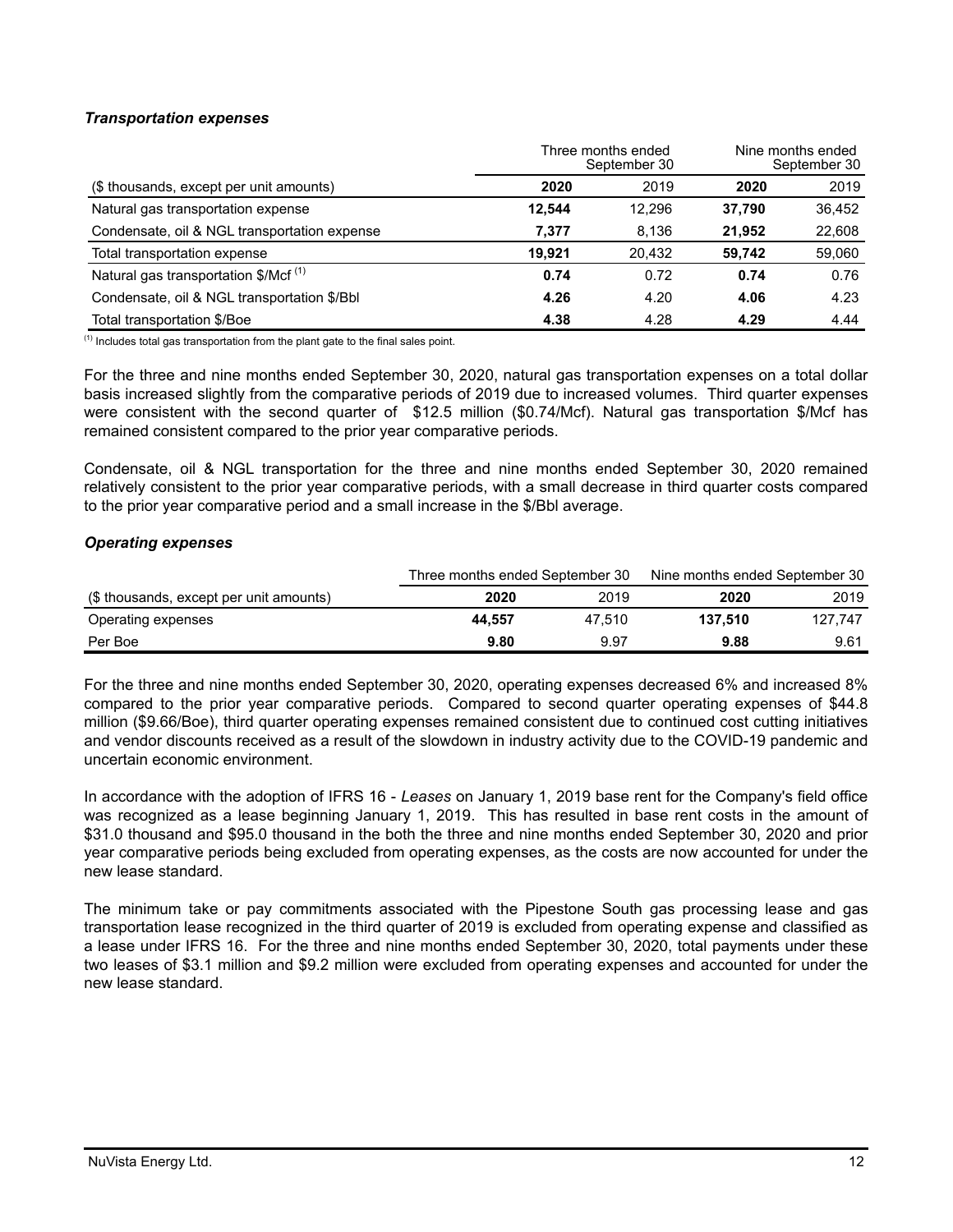## *General and administrative expenses ("G&A")*

|                                        | Three months ended September 30 |          | Nine months ended September 30 |          |
|----------------------------------------|---------------------------------|----------|--------------------------------|----------|
| (\$ thousands, except per Boe amounts) | 2020                            | 2019     | 2020                           | 2019     |
| Gross G&A expenses                     | 4.448                           | 6.029    | 14.428                         | 18,227   |
| Overhead recoveries                    | (581)                           | (480)    | (1, 352)                       | (1, 422) |
| Capitalized G&A                        | (889)                           | (1, 414) | (2,780)                        | (4, 433) |
| Net G&A expenses                       | 2.978                           | 4.135    | 10.296                         | 12,372   |
| Gross G&A per Boe                      | 0.98                            | 1.26     | 1.04                           | 1.37     |
| Net G&A per Boe                        | 0.65                            | 0.87     | 0.74                           | 0.93     |

For the three and nine months ended September 30, 2020, gross G&A expenses have decreased significantly as compared to the prior year comparative period primarily as a result of cost reduction measures in response to the COVID-19 pandemic and the significant decrease in commodity prices that has resulted. Cost reduction measures include base salary reductions that came in to effect on May 1, 2020 and other cost cutting initiatives in response to challenging economic conditions. Additionally, NuVista has benefited from the Federal Government's Canadian Emergency Wage Subsidy Program ("CEWS") and to date in 2020 has received \$1.4 million (\$0.5 million in the third quarter) in wage subsidies reducing gross G&A expenses and approximately \$0.3 million ( \$0.1 million in the third quarter) reducing operating expenses.

The Company's policy of allocating and capitalizing G&A expenses associated with new capital projects remained unchanged in 2019 and 2020. G&A capitalized and operating recoveries are in accordance with industry practice.

In accordance with the adoption of IFRS 16 - *Leases* on January 1, 2019 base rent for the Company's head office expense was recognized as a lease prospective January 1, 2019. This has resulted in base rent costs for both the three and nine months ended September 30, 2020 and the prior year comparative periods in the amount of \$0.2 million and \$0.6 million being excluded from gross G&A expenses, as the costs are now accounted for under the lease standard.

|                               |       | Three months ended September 30 |          | Nine months ended September 30 |  |
|-------------------------------|-------|---------------------------------|----------|--------------------------------|--|
| (\$ thousands)                | 2020  | 2019                            | 2020     | 2019                           |  |
| Stock options                 | 519   | 916                             | 2,022    | 2,865                          |  |
| Director deferred share units | (94)  | (1)                             | (1, 396) | (243)                          |  |
| Restricted share awards       | 298   | 373                             | 1.111    | 1.087                          |  |
| Performance share awards      | 300   | 172                             | 874      | 420                            |  |
| Total                         | 1.023 | 1.460                           | 2.611    | 4.129                          |  |

#### *Share-based compensation expense*

Share-based compensation expense relates to the amortization of the fair value of stock option awards, performance share awards ("PSA"), restricted share awards ("RSA") and accruals for future payments under the director deferred share unit ("DSU") plan.

The change in share-based compensation for the three and nine months ended September 30, 2020 over the prior year comparative periods is due to the value of units granted, the number of units granted, and the change in the valuation of the DSU liability as result of the change in share price from the beginning of the period to the end of the period, incorporating DSUs granted in the period. For the three months ended September 30, 2020, the increase in DSU recovery is as a result of the decrease in share price from \$0.76/share at June 30, 2020 to \$0.63/ share at September 30, 2020. For the nine months ended September 30, 2020, the increase in DSU recovery is primarily as a result of the decrease in share price from \$3.19/share at December 31, 2019 to \$0.63/share at September 30, 2020.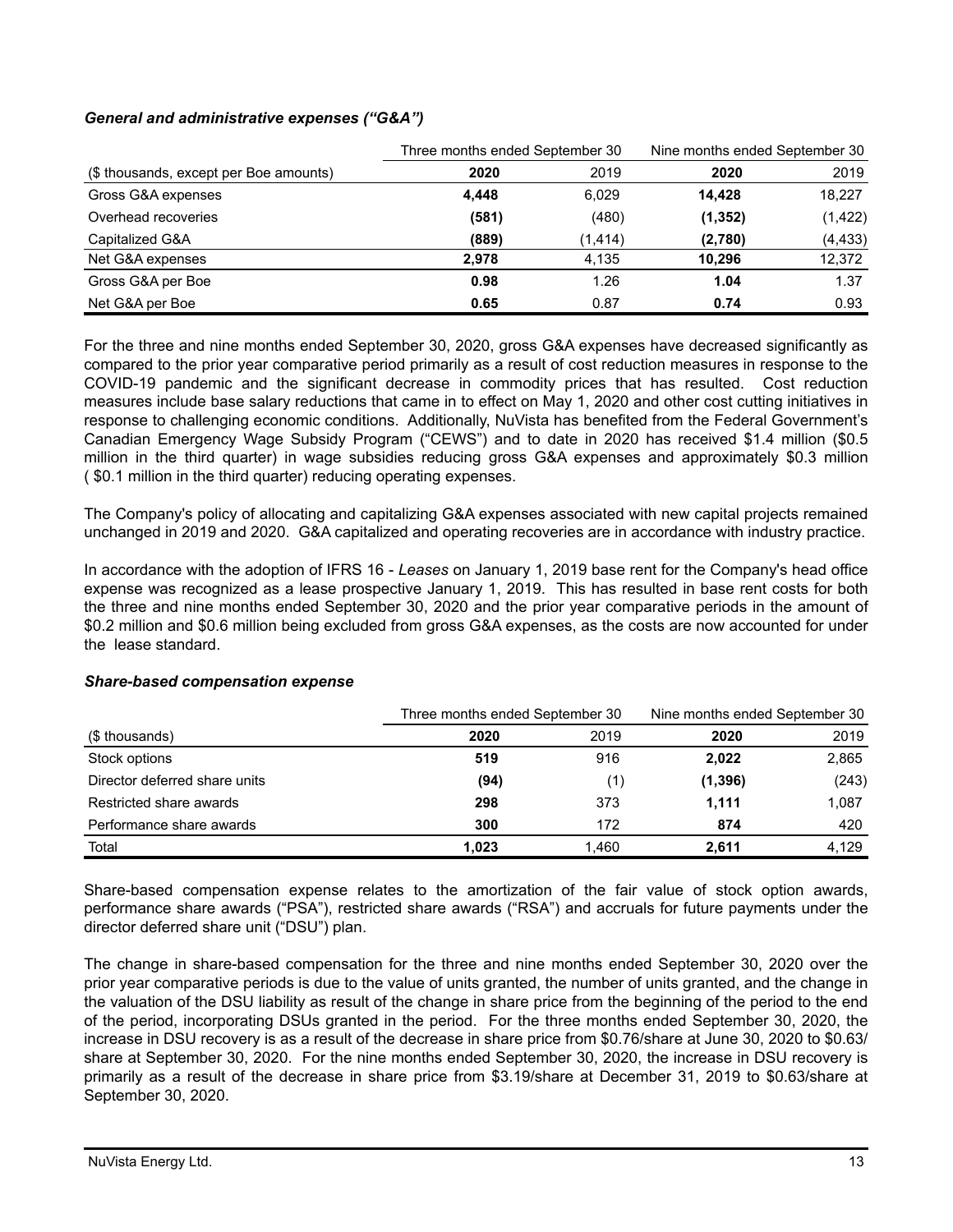# *Financing costs*

|                                              | Three months ended<br>September 30 |       | Nine months ended<br>September 30 |        |
|----------------------------------------------|------------------------------------|-------|-----------------------------------|--------|
| (\$ thousands, except per Boe amounts)       | 2020                               | 2019  | 2020                              | 2019   |
| Interest on long-term debt (credit facility) | 4,554                              | 3,659 | 12,153                            | 10,407 |
| Interest on senior unsecured notes           | 3,947                              | 3,904 | 11,490                            | 11,366 |
| Interest expense                             | 8,501                              | 7,563 | 23.643                            | 21,773 |
| Lease interest expense                       | 2,816                              | 905   | 7,945                             | 1,049  |
| Accretion expense                            | 369                                | 519   | 1,079                             | 1,458  |
| Total financing costs                        | 11,686                             | 8,987 | 32,667                            | 24,280 |
| Interest expense per Boe                     | 1.87                               | 1.59  | 1.70                              | 1.64   |
| Total financing costs per Boe                | 2.57                               | 1.89  | 2.35                              | 1.83   |

For the three and nine months ended September 30, 2020, interest expense on long-term debt increased from the comparable periods in 2019 due to higher average bank indebtedness. Average interest rates on long-term debt for the three and nine months ended September 30, 2020 were 3.7% and 3.5% compared to average interest rates of 3.8% and 3.7% for the comparative periods of 2019. Interest expense on long-term debt includes interest standby charges on the Company's syndicated credit facility.

On March 2, 2018, the Company issued \$220.0 million aggregate principal amount of 6.50% senior unsecured notes due March 2, 2023 ("2023 Notes"). Interest expense on senior unsecured notes for the three and nine months ended September 30, 2020, is for interest paid or accrued at the effective interest rate of 7.0%. The carrying value of the 2023 Notes at September 30, 2020 is \$217.5 million.

Lease interest expense for the three and nine months ended September 30, 2020 is from the adoption of IFRS 16 - *Leases* on January 1, 2019. The weighted average incremental borrowing rate on the office lease liabilities is 5.5%. Two additional leases were identified in the third quarter of 2019 for gas processing and transportation associated with the start up of the Pipestone compressor and pipeline connecting the compressor to the SemCAMS Wapiti plant. The weighted average incremental borrowing rates on these lease liabilities are 8% and 11% respectively. The addition of \$8.8 million in the third quarter of 2020 to the gas processing lease liability to recognize capital expansion costs, increased the weighted average incremental borrowing rate from 8% to 11%.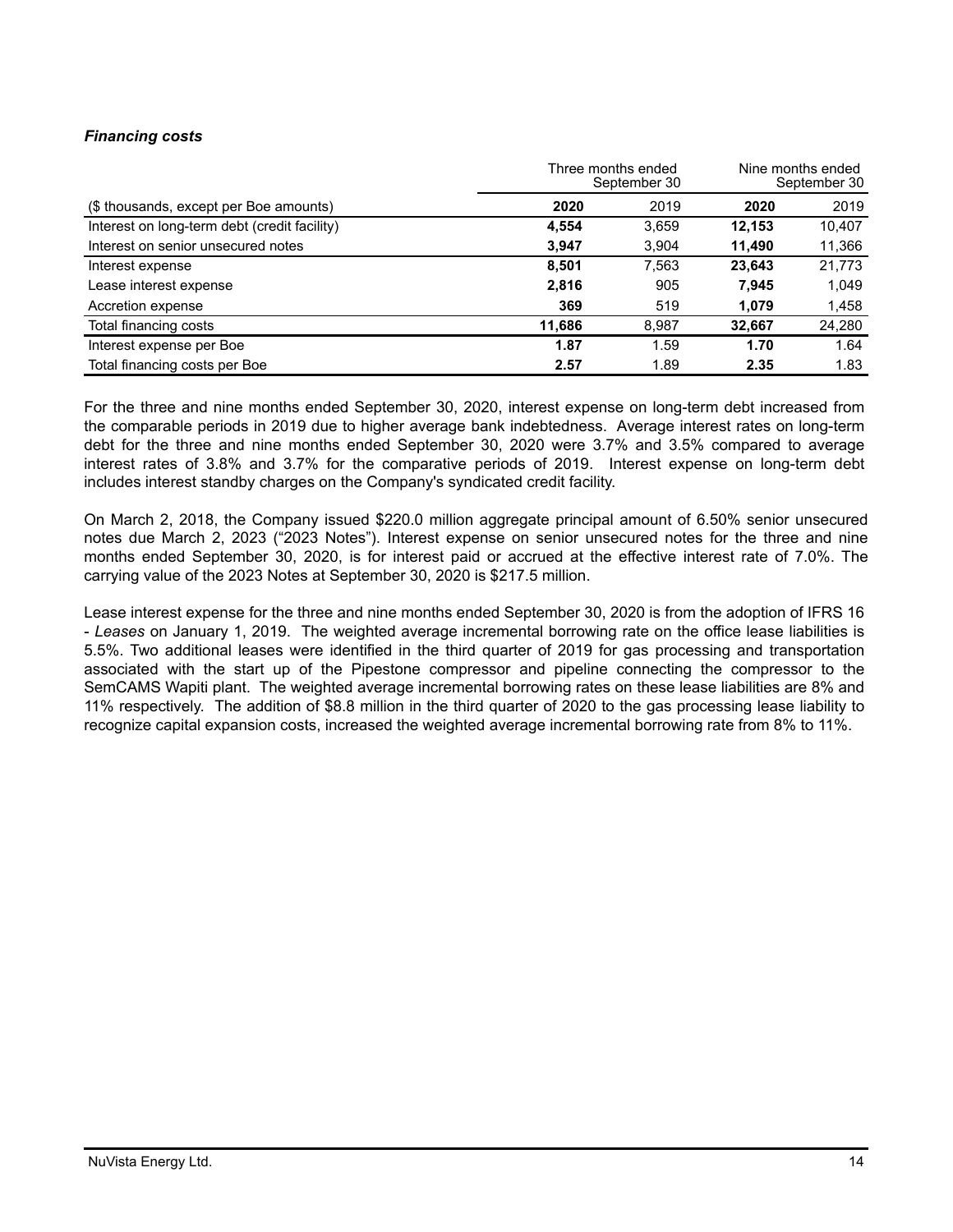## *Operating netback and corporate netback*

The tables below summarizes operating netback and corporate netback on a total dollar and per Boe basis for the three and nine months ended September 30, 2020 and 2019:

|                                        | Three months ended September 30 |        |           |        |
|----------------------------------------|---------------------------------|--------|-----------|--------|
|                                        |                                 | 2020   |           | 2019   |
| (\$ thousands, except per Boe amounts) | \$                              | \$/Boe | \$        | \$/Boe |
| Petroleum and natural gas revenues (1) | 105,708                         | 23.24  | 138,771   | 29.11  |
| Realized gain on financial derivatives | 17,582                          | 3.87   | 9,060     | 1.90   |
|                                        | 123,290                         | 27.11  | 147,831   | 31.01  |
| Royalties                              | (3, 127)                        | (0.69) | (7, 488)  | (1.57) |
| Transportation expense                 | (19, 921)                       | (4.38) | (20, 432) | (4.28) |
| Operating expense                      | (44, 557)                       | (9.80) | (47, 510) | (9.97) |
| Operating netback <sup>(2)</sup>       | 55,685                          | 12.24  | 72,401    | 15.19  |
| General and administrative expense     | (2,978)                         | (0.65) | (4, 135)  | (0.87) |
| Deferred share units recovery          | 94                              | 0.02   |           |        |
| Interest and lease finance expense     | (11, 317)                       | (2.49) | (8, 468)  | (1.78) |
| Corporate netback <sup>(2)</sup>       | 41,484                          | 9.12   | 59,799    | 12.54  |

(1) Includes price risk management losses of \$4.5 million (2019 - \$3.5 million gain) on physical delivery sales contracts.

(2) Non-GAAP measure that does not have any standardized meaning under IFRS and therefore may not be comparable to similar measures presented by other companies where similar terminology is used. Reference should be made to the section entitled "Non-GAAP measurements".

|                                        | Nine months ended September 30 |        |            |        |  |
|----------------------------------------|--------------------------------|--------|------------|--------|--|
|                                        |                                | 2020   |            | 2019   |  |
| (\$ thousands, except per Boe amounts) | \$                             | \$/Boe | \$         | \$/Boe |  |
| Petroleum and natural gas revenues (1) | 300,260                        | 21.57  | 422,207    | 31.75  |  |
| Realized gain on financial derivatives | 58,093                         | 4.17   | 13.425     | 1.01   |  |
|                                        | 358,353                        | 25.74  | 435,632    | 32.76  |  |
| Royalties                              | (13, 146)                      | (0.94) | (18, 102)  | (1.36) |  |
| Transportation expense                 | (59, 742)                      | (4.29) | (59,060)   | (4.44) |  |
| Operating expense                      | (137, 510)                     | (9.88) | (127, 747) | (9.61) |  |
| Operating netback <sup>(2)</sup>       | 147,955                        | 10.63  | 230,723    | 17.35  |  |
| General and administrative             | (10, 296)                      | (0.74) | (12, 372)  | (0.93) |  |
| Deferred share units recovery          | 1,396                          | 0.10   | 243        | 0.02   |  |
| Interest and lease finance expense     | (31, 588)                      | (2.27) | (22, 822)  | (1.72) |  |
| Corporate netback <sup>(2)</sup>       | 107,467                        | 7.72   | 195,772    | 14.72  |  |

(1) Includes price risk management losses of \$7.7 million (2019 - \$5.3 million gain) on physical delivery sales contracts.

(2) Non-GAAP measure that does not have any standardized meaning under IFRS and therefore may not be comparable to similar measures presented by other companies where similar terminology is used. Reference should be made to the section entitled "Non-GAAP measurements".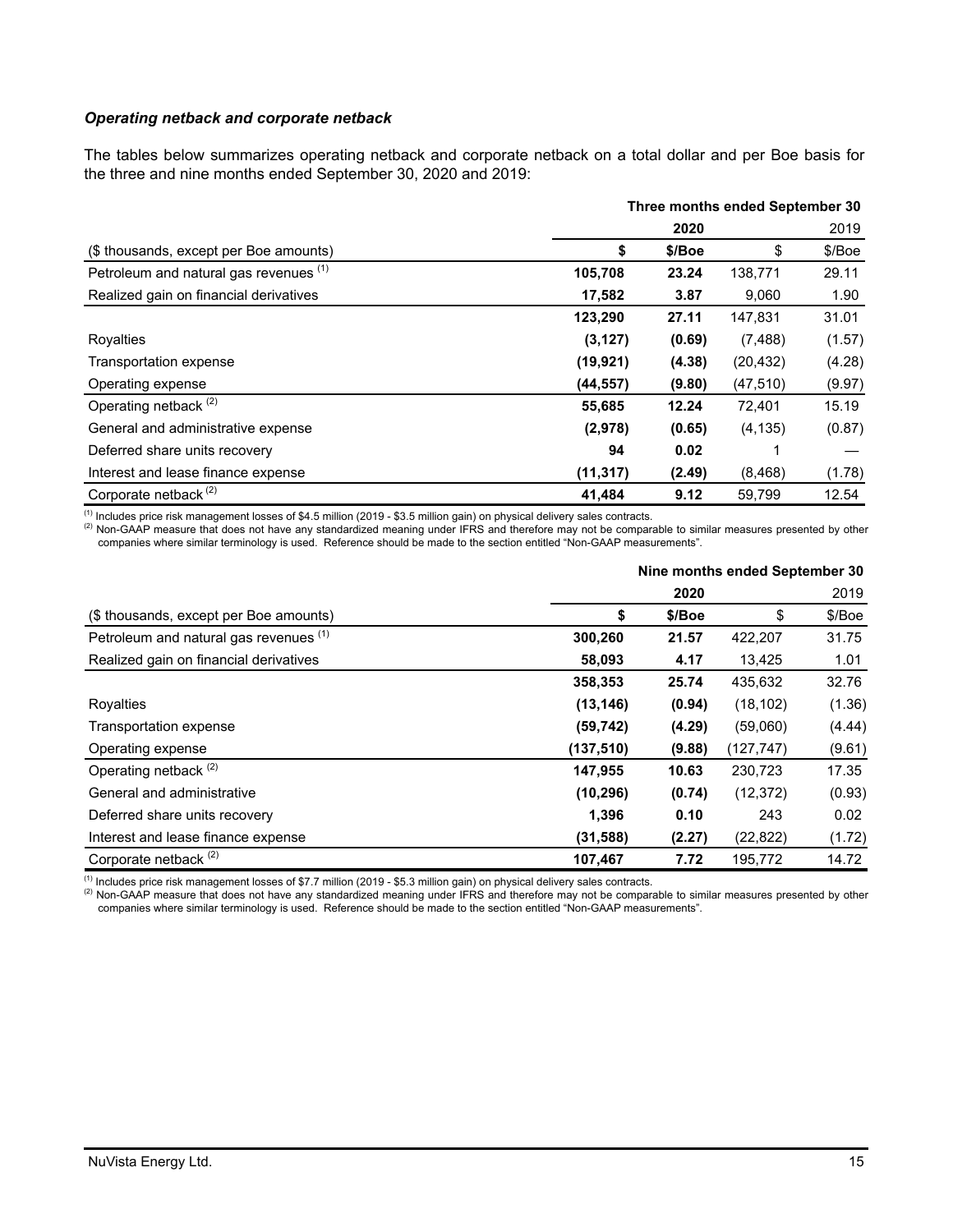# *Cash flow from operating activities and adjusted funds flow*

The following table is NuVista's cash flow from operating activities and adjusted funds flow  $(1)$  for the three and nine months ended September 30:

|                                          | Three months ended September 30 |        | Nine months ended September 30 |         |  |
|------------------------------------------|---------------------------------|--------|--------------------------------|---------|--|
| (\$ thousands, except per share amounts) | 2020                            | 2019   | 2020                           | 2019    |  |
| Cash flow from operating activities      | 36.581                          | 48.998 | 102.481                        | 183,535 |  |
| Per share, basic                         | 0.16                            | 0.22   | 0.45                           | 0.81    |  |
| Per share, diluted                       | 0.16                            | 0.22   | 0.45                           | 0.81    |  |
| Adjusted funds flow (1)                  | 41.484                          | 59.799 | 107.467                        | 195,772 |  |
| Per share, basic                         | 0.18                            | 0.27   | 0.48                           | 0.87    |  |
| Per share, diluted                       | 0.18                            | 0.27   | 0.48                           | 0.87    |  |

<sup>(1)</sup> Non-GAAP measure that does not have any standardized meaning under IFRS and therefore may not be comparable to similar measures presented by other companies where similar terminology is used. Reference should be made to the section entitled "Non-GAAP measurements".

For the three and nine months ended September 30, 2020, cash flow from operating activities of \$36.6 million and \$102.5 million respectively, decreased 25% and 44% from the prior year comparative periods, primarily due to decreased petroleum and natural gas revenues as a result of lower realized pricing and higher interest expense, offset by higher realized gains on financial derivatives, lower royalties, transportation and operating expenses.

Adjusted funds flow for the three months ended September 30, 2020 and the comparable period of 2019 was \$41.5 million (\$0.18/share, basic) and \$59.8 million (\$0.27/share, basic) respectively, \$4.9 million and \$10.8 million higher than cash flow from operating activities in the comparable period, due to changes in asset retirement expenditures and non-cash working capital.

Adjusted funds flow for the nine months ended September 30, 2020 and 2019 was \$107.5 million (\$0.48/share, basic) and \$195.8 million (\$0.87/share, basic) respectively, \$5.0 million and \$12.2 million higher than cash flow from operating activities in the comparable period, due to changes in asset retirement expenditures and non-cash working capital.

## *Depletion, depreciation, amortization ("DD&A") and impairment*

|                                                           |        | Three months ended<br>September 30 | Nine months ended<br>September 30 |         |
|-----------------------------------------------------------|--------|------------------------------------|-----------------------------------|---------|
| (\$ thousands, except per Boe amounts)                    | 2020   | 2019                               | 2020                              | 2019    |
| Depletion of condensate, oil and natural gas assets       | 34,453 | 44.544                             | 117,641                           | 156,572 |
| Depreciation of fixed assets                              | 3,786  | 4,277                              | 12.254                            | 12,274  |
| Depreciation of right-of-use assets                       | 1,342  | 827                                | 5,512                             | 1,223   |
| DD&A expense                                              | 39.581 | 49.648                             | 135.407                           | 170.069 |
| Property, plant and equipment ("PP&E") impairment expense |        |                                    | 886,081                           |         |
| Right-of-use asset ("ROU") impairment expense             |        |                                    | 23,198                            |         |
| Total impairment expense                                  |        |                                    | 909,279                           |         |
| Total DD&A and impairment expense                         | 39,581 | 49.648                             | 1,044,686                         | 170,069 |
| DD&A rate per Boe                                         | 8.70   | 10.41                              | 9.73                              | 12.79   |

DD&A expense for three and nine months ended September 30, 2020 was \$39.6 million (\$8.70/Boe) and \$135.4 million (\$9.73/Boe) compared to \$49.6 million (\$10.41/Boe) and \$170.1 million (\$12.79/Boe) for the comparable periods of 2019, and \$45.0 million (\$9.72/Boe) in the second quarter of 2020. DD&A expense for the three and nine months ended September 30, 2020 includes a charge to current quarter depletion in the amount of \$2.2 million (\$0.48/Boe) and a year to date charge of \$12.0 million (\$0.86/Boe) respectively, related to changes in estimates and the impact of the change in discount rate on asset retirement obligations for wells with no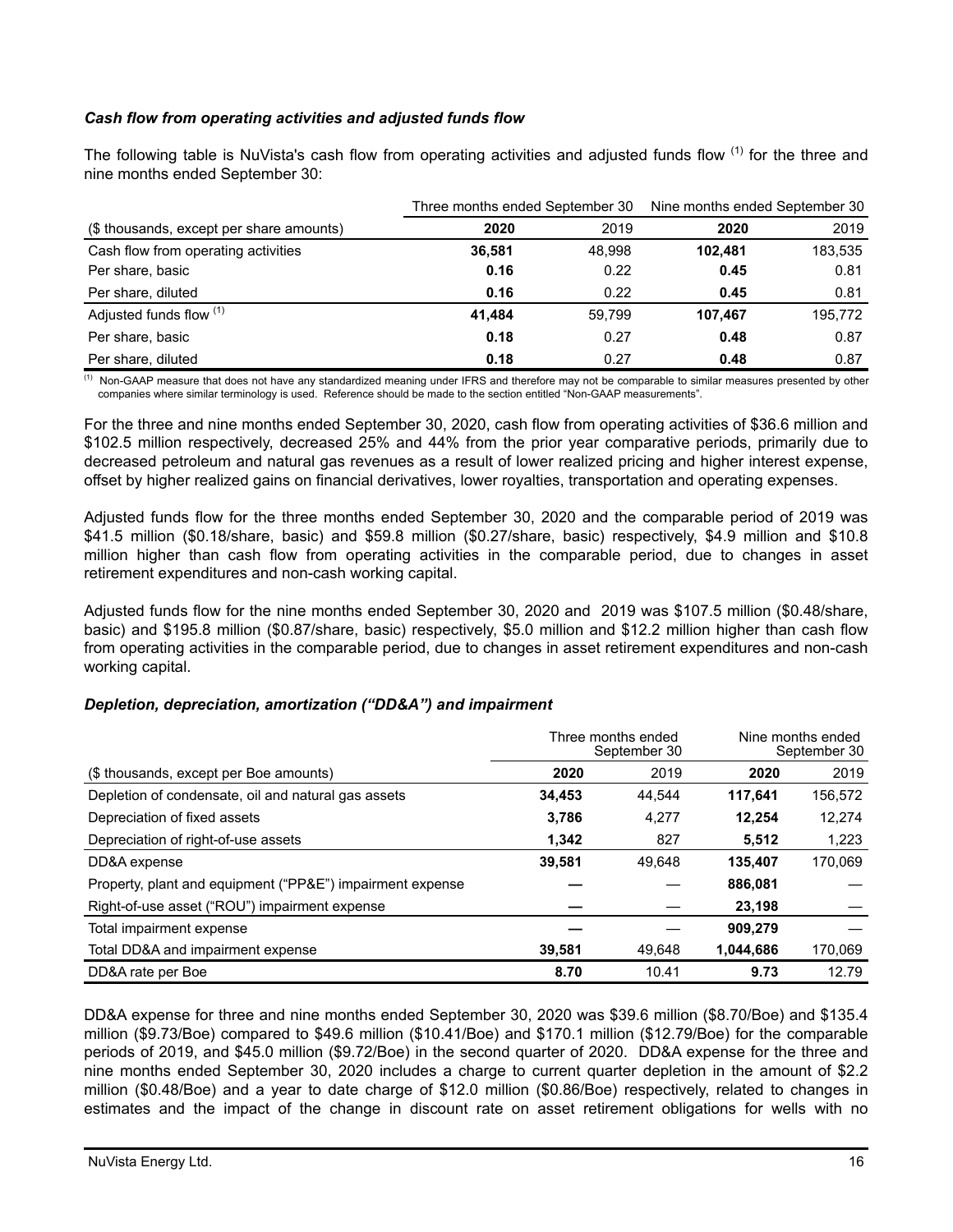remaining reserves that were previously fully depleted. The full amount of this asset retirement obligation liability change is included in depletion expense.

The Wapiti Montney cash generating unit ("CGU") DD&A rate per Boe for the three and nine months ended September 30, 2020 decreased to \$7.76/Boe and \$8.10/Boe compared to \$9.91/Boe and \$9.93/Boe for the comparable periods of 2019. These improved DD&A rates are primarily a result of the \$880.9 million impairment expense recorded in the first quarter of 2020 relating to Wapiti Montney which reduced the net book value of the CGU. The current quarter rate of \$7.76/Boe remained consistent with the second quarter rate of \$7.74/Boe.

Depreciation of right-of-use ("ROU") assets is the depreciation of assets recognized for the Company's head office lease in Calgary and the field office lease in Grande Prairie starting on January 1, 2019, with the adoption of IFRS 16 - *Leases* as disclosed in Note 3 of the financial statements, and the addition of the gas processing and transportation leases added in the third quarter of 2019. Depreciation of ROU assets is recorded on a straight line basis over the term of the lease.

At September 30, 2020, there were no indicators of impairment or reversal of impairment identified on any of the Company's CGU's within property, plant & equipment ("PP&E") and an impairment test was not performed.

At March 31, 2020, there were indicators of impairment identified in NuVista's Wapiti Montney CGU as a result of significant and sustained declines in forward commodity prices for condensate and oil and a reduction in market capitalization, as a result of the negative economic impacts of the COVID-19 pandemic and disputes between major oil producing countries. An impairment test was performed on PP&E and ROU assets. For the March 31, 2020 test, PP&E and ROU assets were assessed based on the recoverable amount internally estimated using a value in use calculation based on expected future operating netback generated from proved and probable reserves using pre-tax discount rates ranging from 10% to 20%. For the three months ended March 31, 2020, total impairment charges of \$909.3 million was recognized in NuVista's Montney CGU for PP&E and ROU assets and has been included in the depletion, depreciation, amortization and impairment expense. Additional impairment or reversal of impairment taken during the period may occur over the balance of 2020 as commodity prices and foreign exchange rates continue to fluctuate.

#### *Exploration and evaluation ("E&E") expense*

|                                        |              | Three months ended September 30 Nine months ended September 30 |  |  |
|----------------------------------------|--------------|----------------------------------------------------------------|--|--|
| (\$ thousands, except per Boe amounts) | 2019<br>2020 | 2019<br>2020                                                   |  |  |
| Exploration and evaluation expense     | 2.691        | 3.668                                                          |  |  |
| Per Boe                                | 0.56         | 0.28                                                           |  |  |

Exploration and evaluation expense relates to the cost of mineral land expiries that were classified as E&E assets.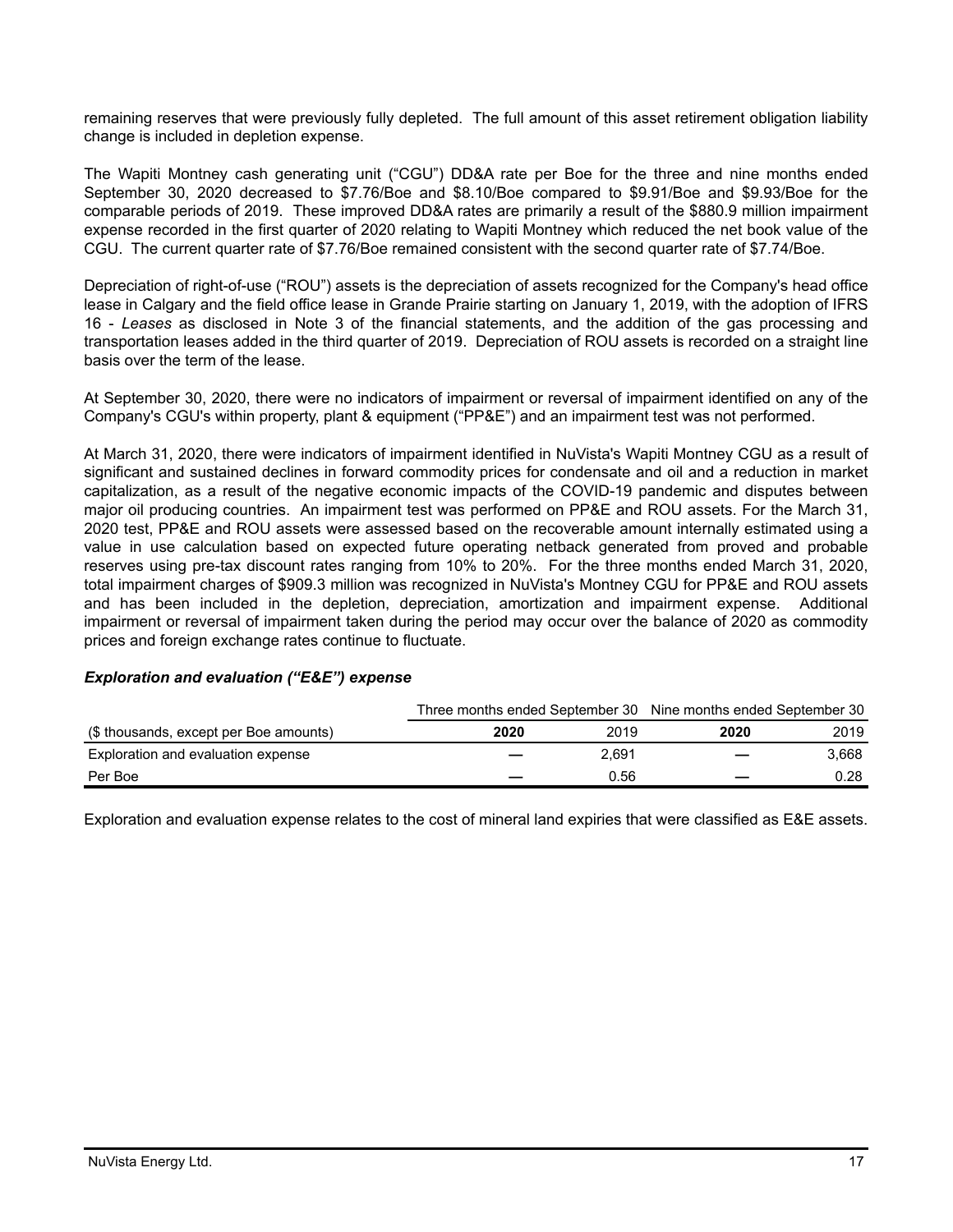# *Asset retirement obligations*

| (\$ thousands)                          | September 30, 2020 December 31, 2019 |           |
|-----------------------------------------|--------------------------------------|-----------|
| Balance, January 1                      | 124,533                              | 102,703   |
| Accretion expense                       | 1,079                                | 2,070     |
| Liabilities incurred                    | 3,063                                | 3,831     |
| Liabilities disposed                    | (584)                                | (888)     |
| Change in estimates                     | 6,848                                | 36,194    |
| Change in discount rate                 | 12,944                               | (4,994)   |
| Liabilities settled                     | (10, 356)                            | (14, 383) |
| Balance, end of period                  | 137,527                              | 124,533   |
| Expected to be incurred within one year | 6,400                                | 11,575    |
| Expected to be incurred beyond one year | 131,127                              | 112,958   |

Asset retirement obligations ("ARO") are based on estimated costs to reclaim and abandon ownership interests in condensate, oil and natural gas assets including well sites, gathering systems and processing facilities. At September 30, 2020, NuVista had an ARO balance of \$137.5 million as compared to \$124.5 million as at December 31, 2019. The Bank of Canada's long-term risk-free bond rate of 1.1% (December 31, 2019 – 1.8%) and an inflation rate of 1.3% (December 31, 2019 – 1.4%) were used to calculate the net present value of the asset retirement obligations. At September 30, 2020, the estimated total undiscounted and uninflated amount of cash required to settle NuVista's ARO was \$133.0 million (December 31, 2019 – \$133.8 million) with an estimated 40% to be incurred within the next 10 years. Actual ARO expenditures for the nine months ended September 30, 2020 were \$10.4 million compared to \$14.4 million for the year ended December 31, 2019.

The ARO liability was increased by \$13.0 million due to a \$12.9 million change in the discount rate from December 31, 2019 and a \$6.8 million change in estimates, offset by \$10.4 million of liabilities settled in the period. The Company was very active in the first quarter of 2020 in abandonment and reclamation activities, with \$9.7 million of the \$10.4 million year to date expenditures incurred during the first quarter. The Company has recognized a change in estimate resulting in an increase to the ARO liability in the amount of \$6.8 million, primarily as a result of higher costs incurred on some of the abandonment projects in the first quarter and increases in abandonment cost estimates for certain wells in our non core northwest Alberta area. This change in estimate was included in DD&A expense as there are no reserves booked in these areas where the ARO change in estimate took place.

There are uncertainties related to asset retirement obligations and the impact on the financial statements could be material, as the eventual timing and expected costs to settle these obligations could differ from our estimates. The main factors that could cause expected costs to differ are changes to laws, regulations, reserve estimates, costs and technology. Any reclamation or abandonment expenditures will generally be funded from cash flow from operating activities.

## *Other receivable*

The Company has entered into contracts for the construction of a Pipestone compressor station, which secured third party ownership and funding of the asset. The other receivable balance of \$9.9 million represents expenses incurred that have not yet been reimbursed related to this asset.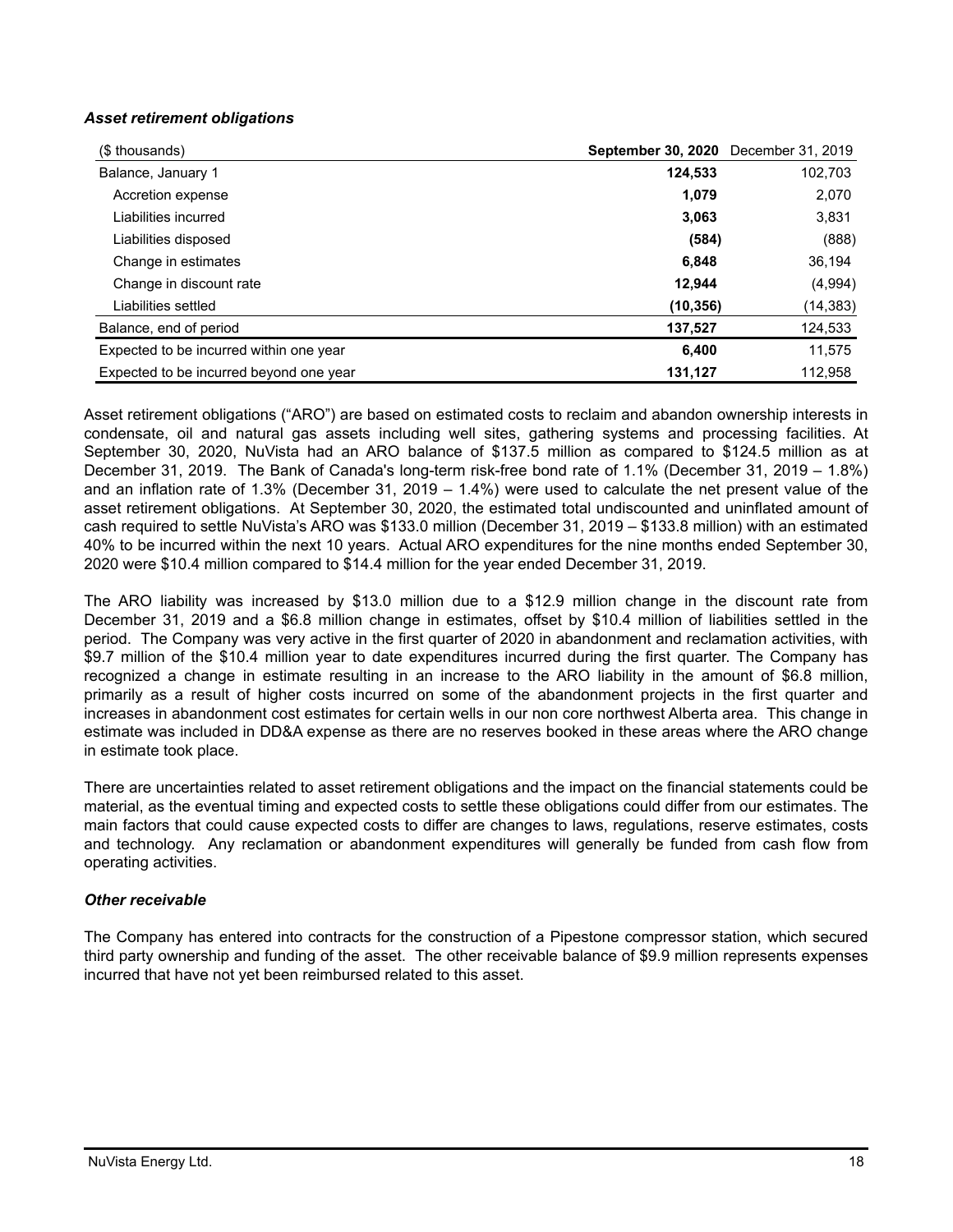# *Capital expenditures*

|                                     | Three months ended September 30 |                 |        |                 | Nine months ended September 30 |                 |         |                 |
|-------------------------------------|---------------------------------|-----------------|--------|-----------------|--------------------------------|-----------------|---------|-----------------|
| (\$ thousands, except % amounts)    | 2020                            | $%$ of<br>total | 2019   | $%$ of<br>total | 2020                           | $%$ of<br>total | 2019    | $%$ of<br>total |
| Land and retention costs            | 56                              |                 | 68     |                 | 143                            |                 | 982     |                 |
| Geological and geophysical          | 935                             | 13              | 2.871  | 5               | 3.767                          | 2               | 6.737   | 3               |
| Drilling and completion             | (1, 174)                        | (16)            | 35,663 | 56              | 114.651                        | 73              | 195.237 | 78              |
| Facilities and equipment            | 7.162                           | 101             | 24.577 | 39              | 37.709                         | 25              | 45.747  | 19              |
| Corporate and other                 | 102                             |                 | 60     |                 | 308                            |                 | 305     |                 |
| Capital expenditures <sup>(1)</sup> | 7.081                           |                 | 63.239 |                 | 156,578                        |                 | 249.008 |                 |

<sup>(1)</sup> Non-GAAP measure that does not have any standardized meaning under IFRS and therefore may not be comparable to similar measures presented by other companies where similar terminology is used. Reference should be made to the section entitled "Non-GAAP measurements".

Capital expenditures for the three and nine months ended September 30, 2020 were \$7.1 million and \$156.6 million, compared to \$63.2 million and \$249.0 million in the comparative periods of 2019. Included in facilities and equipment in the year ended December 31, 2019 is a credit of \$14.2 million for costs incurred in 2018 that have been reclassified to other receivable. Included in drilling and completion expenditures are proceeds received from a dispute settled in the third quarter. The proceeds relate to a partial reimbursement of expenditures previously included in drilling and completions. The Company focused the majority of its third quarter capital expenditures on facilities and tie-ins.

Of the \$156.6 million capital spent to date in 2020, \$156.3 million was classified as property, plant and equipment additions, and \$0.3 million was classified as exploration and evaluation asset additions.

During the nine months ended September 30, 2020, the Company entered into two separate non cash land swaps valued at \$11.5 million and the disposition of ARO liabilities, resulting in an accounting loss of \$0.8 million.

#### *Right-of-use assets and lease liabilities*

In accordance with the adoption of IFRS 16 - *Leases*, on January 1, 2019, the Company recognized right-of-use assets and lease liabilities for our head and field office leases. In the three months ending September 30, 2019, the Company recognized a gas processing lease associated with the start up of the Pipestone South compressor, and a gas transportation lease associated with the pipeline that connects the Pipestone South compressor to the SemCAMS Wapiti plant. In the third quarter of 2020, the Company increased the lease liability for the Pipestone South compressor by \$8.8 million to recognize capital expansion costs resulting in an increase to the lease liability.

At September 30, 2020, the total right-of-use asset, net of impairment expenses recorded in the first quarter of \$23.2 million is \$96.7 million. The total lease liability is \$126.3 million, of which \$2.9 million is classified as a current liability.

#### *Deferred income taxes*

Primarily as a result of the impairment expense recognized in the first quarter of 2020 the Company recorded a deferred tax recovery of \$69.2 million in the first quarter that eliminated the deferred tax liability balance at December 31, 2019. Projected future cash flows at current commodity price forecasts are less than the Company's total tax pool balance of \$1.7 billion and as a result, the Company has not recognized a deferred income tax asset. In the prior year comparative periods the Company recorded deferred tax liabilities of \$2.2 million and \$28.3 million respectively. The combined federal and provincial corporate tax rate for 2020 is 25.0%.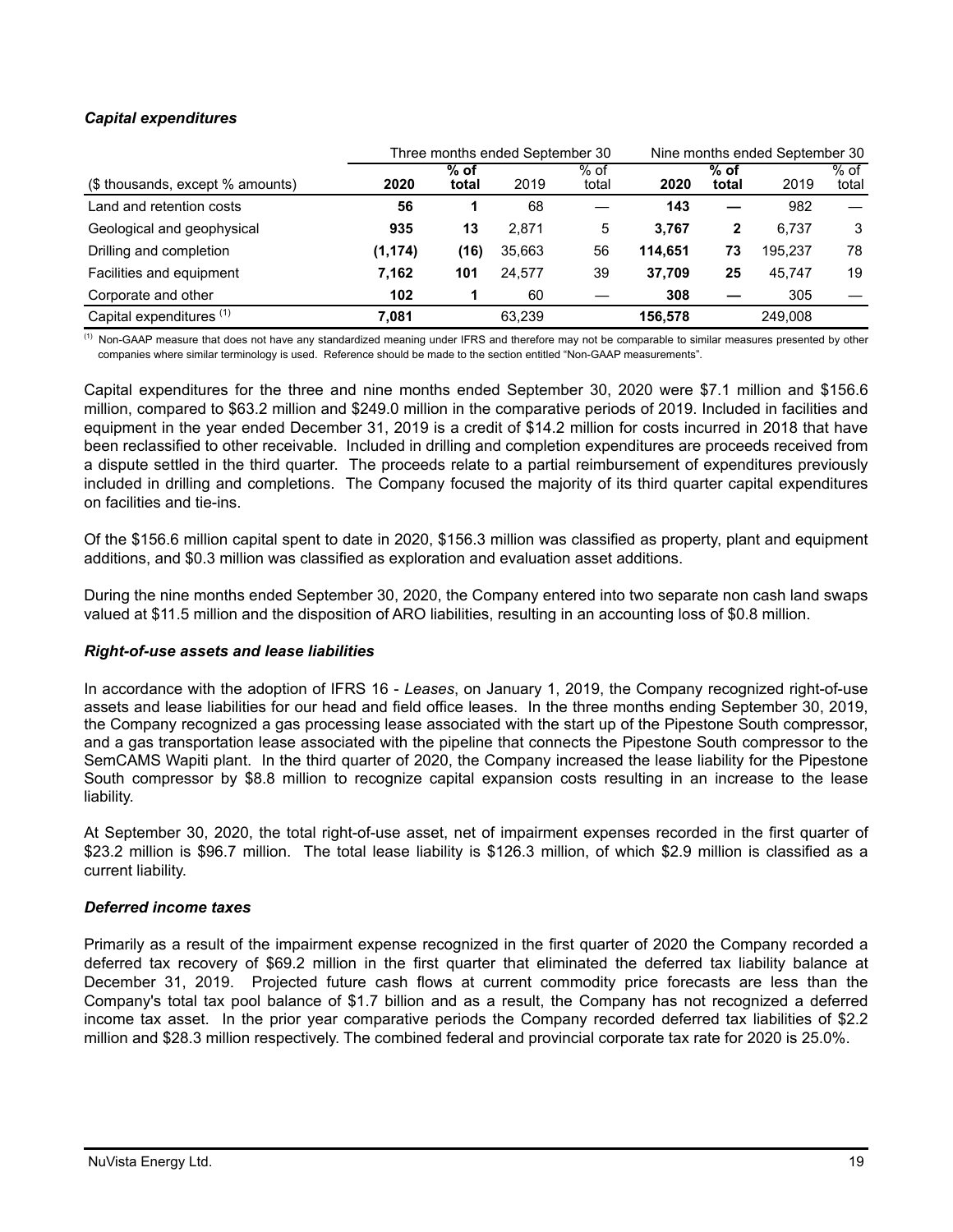# *Net earnings (loss)*

|                                          | Three months ended September 30 |         | Nine months ended September 30 |           |  |
|------------------------------------------|---------------------------------|---------|--------------------------------|-----------|--|
| (\$ thousands, except per share amounts) | 2020                            | 2019    | 2020                           | 2019      |  |
| Net loss                                 | (44, 144)                       | (7,650) | (913, 313)                     | (34, 276) |  |
| Per share - basic                        | (0.20)                          | (0.03)  | (4.05)                         | (0.15)    |  |
| Per share - diluted                      | (0.20)                          | (0.03)  | (4.05)                         | (0.15)    |  |

For the three months ended September 30, 2020 the increase in net loss compared to the prior year comparative period is primarily a result of a \$31.3 million increase in the unrealized hedging loss, decreased adjusted funds flow and a decrease in the deferred income tax recovery, offset by decreased DD&A & impairment.

For the nine months ended September 30, 2020, the increase in net loss compared to the prior year comparative period is primarily as a result of decreased adjusted funds flow, decrease in the deferred income tax recovery and impairment expense in the first quarter, offset by a \$41.3 million increase in the unrealized gain and reduced DD&A.

The net loss reported is significantly impacted by impairment expense and unrealized gains (losses) on financial derivatives recognized at each period end as a result of the market to market values or fair value of financial derivative contracts in place at each period end. Before taxes and excluding impairment expense and unrealized gains (losses) on financial derivatives there was a net gain of \$2.4 million and net loss of \$33.8 million for the three and nine months ended September 30, 2020 and a net gain of \$5.5 million and net gain of \$18.1 million for the prior year comparative periods. Impairment expense is a result of market conditions at a given point in time, causing downward pressures on market capitalization, forward pricing and the valuation of reserves, which could change at some point in the future. The unrealized market to market values are a function of highly volatile commodity prices, resulting in significant variances in the values from quarter to quarter. The financial derivatives contracts are in place to provide greater adjusted funds flow stability and certainty. Over the past five years, NuVista has a cumulative realized gain on financial derivatives in the amount of \$79.6 million.

## *Liquidity and capital resources*

## *Long-term debt (credit facility)*

At September 30, 2020, the Company had a \$475 million (December 31, 2019 - \$550 million) extendible revolving term credit facility available from a syndicate of Canadian chartered banks. Borrowing under the credit facility may be made by prime loans, bankers' acceptances and/or US libor advances. These advances bear interest at the bank's prime rate and/or at money market rates plus a borrowing margin. The credit facility is secured by a first floating charge debenture, general assignment of book debts and NuVista's properties and equipment. The credit facility has a tenor of two years and is subject to an annual review by the lenders, at which time the lenders can extend the revolving period or can request conversion to a one year term loan. During the revolving period, a review of the maximum borrowing amount occurs semi-annually on November 30 and May 31. During the term period, no principal payments would be required until a year after the revolving period matures on the annual renewal date of May 31, in the event the credit facility is reduced or not renewed. As such, the credit facility is classified as long-term. The credit facility does not contain any financial covenants but NuVista is subject to various industry standard non-financial covenants. Compliance with these covenants is monitored on a regular basis and as at September 30, 2020, NuVista was in compliance with all covenants.

In November 2020, NuVista completed the semi annual review of its borrowing base with its lenders. The credit facility was redetermined from \$475 million to \$440 million. The next annual review is scheduled for on or before May 31, 2021.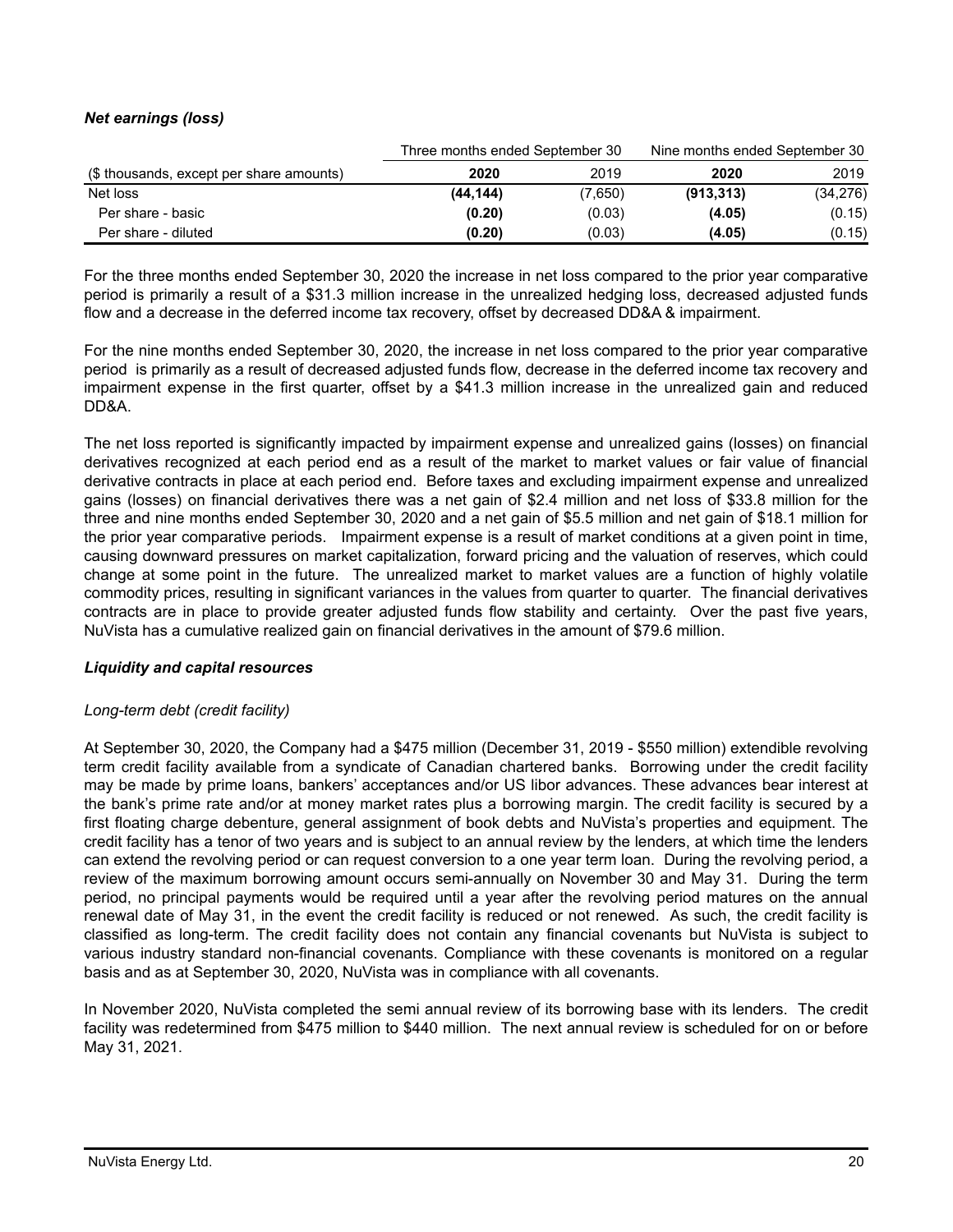During the third quarter, the Company closed a \$40 million unsecured letter of credit facility under Export Development Canada's Account Performance Security Guarantee ("APSG") program which increased the liquidity available under the extendible revolving term credit facility. At September 30, 2020, the Company had outstanding letters of credit of \$19.2 million.

#### *Senior unsecured notes*

On March 2, 2018, the Company issued \$220.0 million aggregate principal amount of 6.50% senior unsecured notes due March 2, 2023 ("2023 Notes"). Proceeds net of costs amounted to \$215.1 million. Interest is payable semi-annually in arrears. The 2023 Notes are fully and unconditionally guaranteed as to the payment of principal and interest, on a senior unsecured basis by the Company. There are no maintenance or financial covenants.

The 2023 Notes are non-callable by the Company prior to March 2, 2020. At any time on or after March 2, 2020, the Company may redeem all or part of the 2023 Notes at the redemption prices set forth in the table below plus any accrued and unpaid interest:

| 12 month period ended: | Percentage |
|------------------------|------------|
| March 2, 2021          | 103.250%   |
| March 2, 2022          | 101.625%   |
| March 2, 2023          | 100.000%   |

If a change of control occurs, each holder of the 2023 Notes will have the right to require the Company to purchase all or any part of that holder's 2023 Notes for an amount in cash equal to 101% of the aggregate principal repurchased plus accrued and unpaid interest.

The following is a summary of total market capitalization, net debt, and net debt to annualized current quarter adjusted funds flow:

| (\$ thousands)                                                      | <b>September 30, 2020</b> | December 31, 2019 |
|---------------------------------------------------------------------|---------------------------|-------------------|
| Basic common shares outstanding                                     | 225,727                   | 225,592           |
| Share price <sup>(1)</sup>                                          | 0.63                      | 3.19              |
| Total market capitalization                                         | 142,208                   | 719,638           |
| Cash and cash equivalents, accounts receivable and prepaid expenses | (53,215)                  | (62, 772)         |
| Other receivable                                                    | (9,938)                   | (10, 301)         |
| Accounts payable and accrued liabilities                            | 75,218                    | 110,144           |
| Long-term debt (credit facility)                                    | 393,270                   | 306,274           |
| Senior unsecured notes                                              | 217,526                   | 216,771           |
| <b>Other liabilities</b>                                            | 463                       | 1,859             |
| Net debt $(2)$                                                      | 623,324                   | 561,975           |
| Annualized current quarter adjusted funds flow                      | 165,936                   | 280,320           |
| Net debt to annualized current quarter adjusted funds flow          | 3.8                       | 2.0               |

(1) Represents the closing share price on the Toronto Stock Exchange on the last trading day of the period.

<sup>(2)</sup> Non-GAAP measure that does not have any standardized meaning under IFRS and therefore may not be comparable to similar measures presented by other companies where similar terminology is used. Reference should be made to the section entitled "Non-GAAP measurements".

#### *Net debt*

In light of historically low oil and condensate prices, NuVista is currently focused on maintaining sufficient liquidity to support both our on-going operations and a minimal capital program. For the remaining three months of 2020, NuVista plans to incur capital expenditures of approximately \$20 to \$25 million which is less than our anticipated adjusted funds flow of approximately \$50 million at strip pricing over the same time period. As a result our net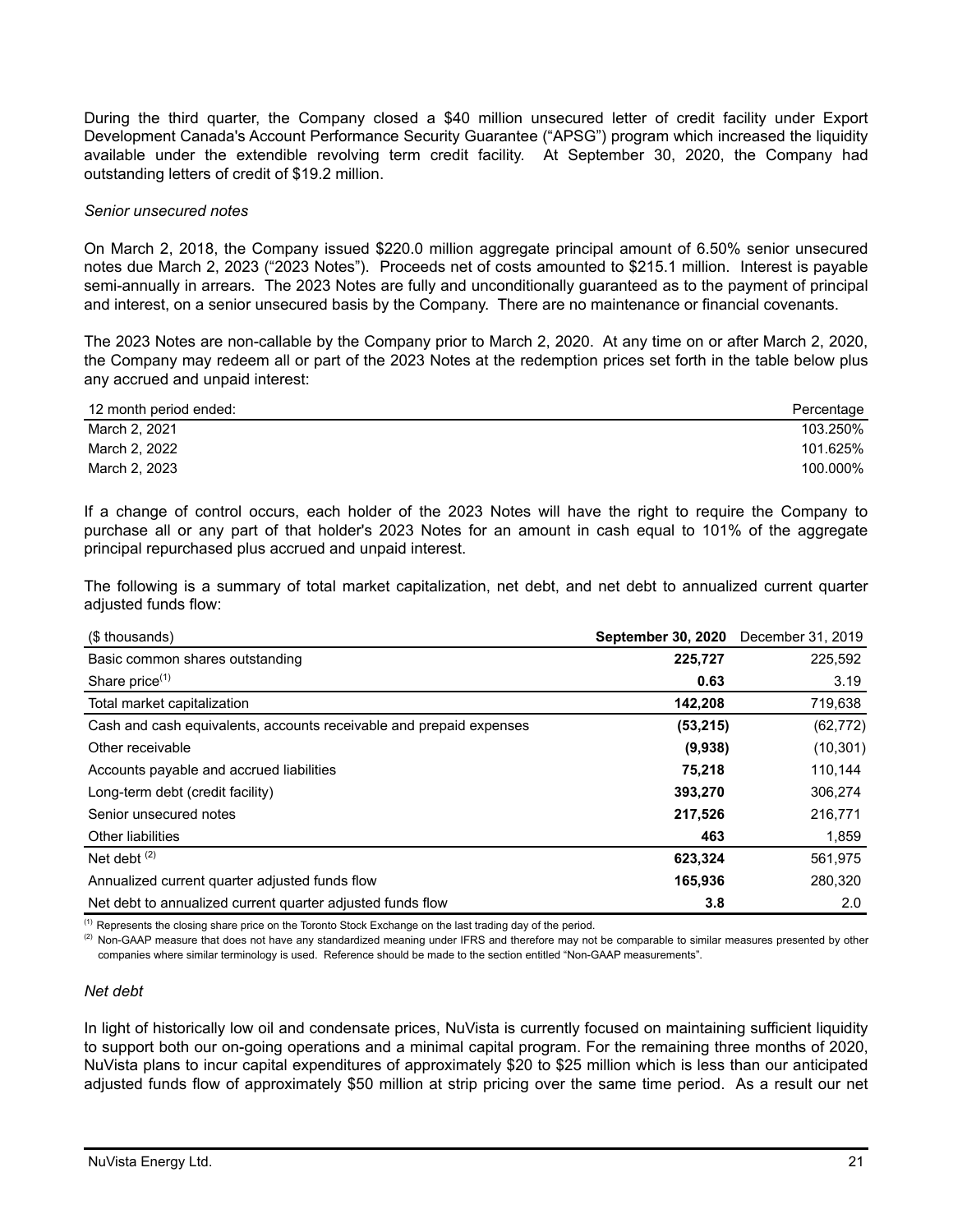debt is expected to decrease from September 30, 2020 to the end of 2020. At September 30, 2020, NuVista had drawn \$393.3 million on its credit facility.

NuVista plans to monitor its business plan and continue to adjust its capital program in the context of commodity prices and net debt levels.

#### *Share Capital*

As at September 30, 2020, there were 225.7 million common shares outstanding. In addition, there were 7.5 million stock options with an average exercise price of \$5.22 per option, 1.4 million RSAs, and 2.0 million PSAs outstanding.

## *Commitments*

NuVista enters into contract obligations as part of conducting business. The following is a summary of NuVista's contractual obligations and commitments as at September 30, 2020:

| (\$ thousands)                   | Total     | 2020   | 2021    | 2022    | 2023    | 2024    | Thereafter |
|----------------------------------|-----------|--------|---------|---------|---------|---------|------------|
| Transportation <sup>(1)</sup>    | 954.065   | 22.578 | 98.548  | 103.838 | 92.868  | 89.985  | 546.248    |
| Processing $(1)$                 | 1.079.342 | 13.413 | 60.747  | 72.744  | 82.178  | 84.867  | 765.393    |
| Office lease $(2)$               | 5.399     | 229    | 938     | 948     | 999     | 857     | 1.428      |
| Total commitments <sup>(3)</sup> | 2,038,806 | 36.220 | 160.233 | 177.530 | 176.045 | 175.709 | 1.313.069  |

 $<sup>(1)</sup>$  Certain of the transportation and processing commitments are secured by outstanding letters of credit of \$18.5 million at September 30,</sup> 2020 (December 31, 2019 - \$7.3 million).

<sup>(2)</sup> Represents the undiscounted future commitments of variable operating expenses related to the Company's office leases.

 $(3)$  Excludes commitments recognized within lease liabilities.

#### *Off "balance sheet" arrangements*

NuVista has certain commitments which are reflected in the contractual obligations and commitments table, which were entered into in the normal course of operations. Most transportation and processing commitments are treated as operating leases whereby the payments are included in operating or transportation expenses.

#### *Quarterly financial information*

The following table highlights NuVista's performance for the eight quarterly reporting periods from September 30, 2018 to September 30, 2020:

| (\$ thousands, except                  |          | 2020          |            |          | 2019    |               |           | 2018    |
|----------------------------------------|----------|---------------|------------|----------|---------|---------------|-----------|---------|
| per share amounts)                     | Sep 30   | <b>Jun 30</b> | Mar 31     | Dec 31   | Sep 30  | <b>Jun 30</b> | Mar 31    | Dec 31  |
| Production (Boe/d)                     | 49.443   | 50,922        | 52.080     | 57.010   | 51.819  | 50.391        | 43,839    | 49,060  |
| Petroleum and natural gas<br>revenues  | 105,708  | 67.399        | 127.152    | 163,278  | 138,771 | 143.948       | 139.488   | 143,006 |
| Net earnings (loss)                    | (44,144) | (80, 422)     | (788, 747) | (29,557) | (7,650) | 9,301         | (35, 927) | 104,086 |
| Per basic share                        | (0.20)   | (0.36)        | (3.50)     | (0.13)   | (0.03)  | 0.04          | (0.16)    | 0.46    |
| Cash flow from operating<br>activities | 36.581   | 8.555         | 57.345     | 80.321   | 48.998  | 81.235        | 53.302    | 70,447  |
| Per basic share                        | 0.16     | 0.04          | 0.25       | 0.36     | 0.22    | 0.36          | 0.24      | 0.31    |
| Adjusted funds flow (1)                | 41,484   | 15,115        | 50.868     | 70.080   | 59,799  | 64.318        | 71.654    | 63,635  |
| Per basic share                        | 0.18     | 0.07          | 0.23       | 0.31     | 0.27    | 0.29          | 0.32      | 0.28    |

<sup>(1)</sup> Non-GAAP measure that does not have any standardized meaning under IFRS and therefore may not be comparable to similar measures presented by other companies where similar terminology is used. Reference should be made to the section entitled "Non-GAAP measurements".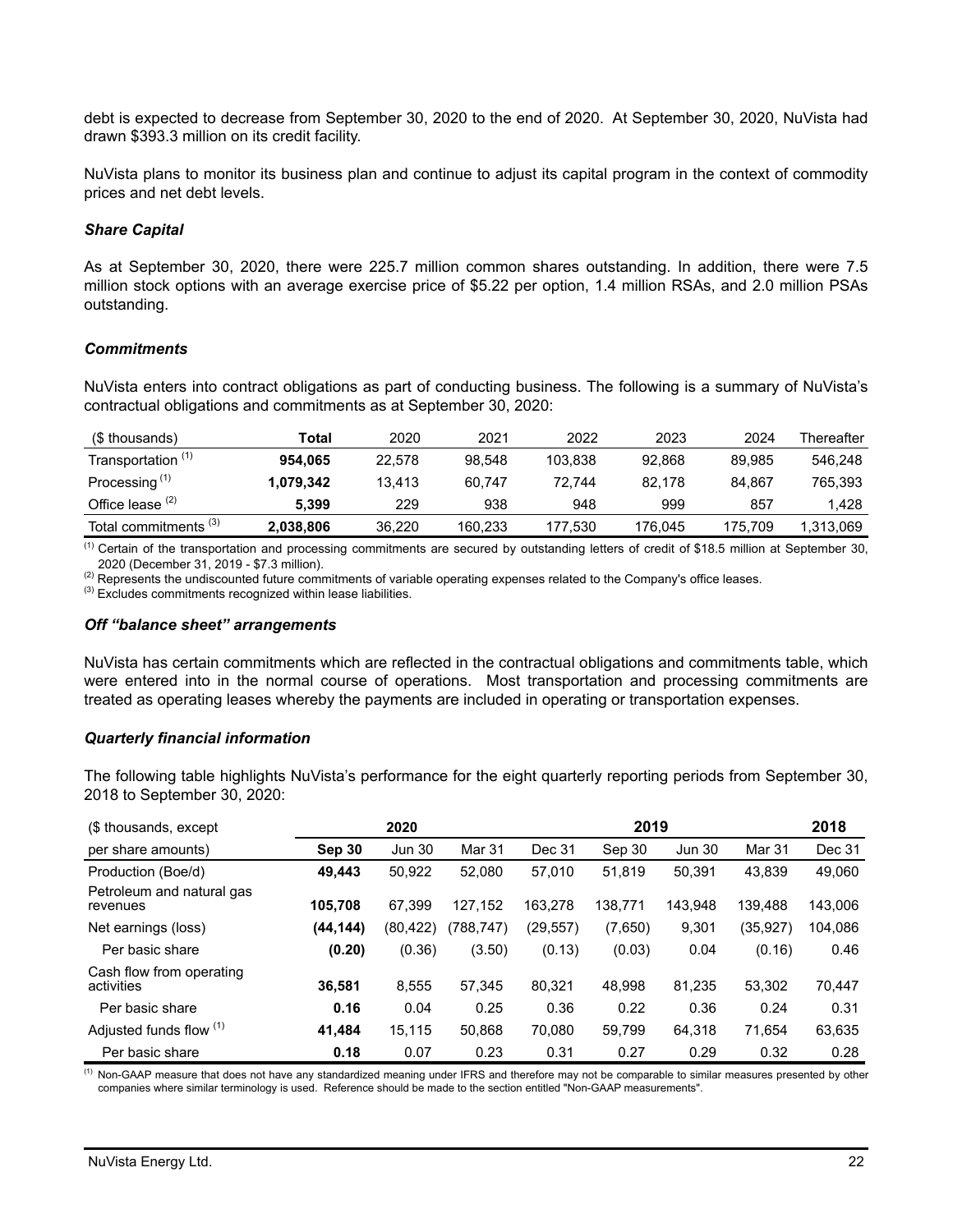NuVista's Montney production volumes have been increasing with substantially all of the Company's capital expenditures allocated to the Wapiti Montney area, related successful drilling and production performance, asset acquisitions and the construction of a compressor station in that core area. Production from Wapiti Montney in 2020 is 96% of total production. Over the prior eight quarters, quarterly revenue has been in a range of \$67.4 million to \$163.3 million with revenue primarily influenced by production volumes and commodity prices. Net earnings (loss) have been in a range of a net loss of \$788.7 million to net earnings of \$104.1 million with earnings (loss) primarily influenced by commodity prices and production volumes, realized and unrealized gains and losses on financial derivatives, impairment expense recognized in the first quarter of 2020, and deferred income taxes.

## *Non-GAAP measurements*

The Company uses terms that are commonly used in the oil and natural gas industry, but do not have any standardized meaning as prescribed by IFRS and therefore may not be comparable with the calculations of similar measures for other entities. Management believes that the presentation of these non-GAAP measures provide useful information to investors and shareholders as the measures provide increased transparency and the ability to better analyze performance against prior periods on a comparable basis.

The following list identifies the non-GAAP measures included in NuVista's MD&A, a description of how the measure has been calculated, a discussion of why management has deemed the measure to be useful and a reconciliation to the most comparable GAAP measure.

## *Adjusted funds flow*

NuVista has calculated adjusted funds flow based on cash flow provided by operating activities, excluding changes in non-cash working capital, asset retirement expenditures and environmental remediation recovery, as management believes the timing of collection, payment, and occurrence is variable and by excluding them from the calculation, management is able to provide a more meaningful measure of NuVista's operations on a continuing basis. More specifically, expenditures on asset retirement obligations may vary from period to period depending on the Company's capital programs and the maturity of its operating areas, while environmental remediation recovery relates to an incident that management doesn't expect to occur on a regular basis. The settlement of asset retirement obligations is managed through NuVista's capital budgeting process which considers its available adjusted funds flow.

Adjusted funds flow as presented is not intended to represent operating cash flow or operating profits for the period nor should it be viewed as an alternative to cash flow from operating activities, per the statement of cash flows, net earnings (loss) or other measures of financial performance calculated in accordance with GAAP. Adjusted funds flow per share is calculated based on the weighted average number of common shares outstanding consistent with the calculation of net earnings (loss) per share. Refer to Note 14 "Capital Management" in the financial statements.

NuVista considers adjusted funds flow to be a key measure that provides a more complete understanding of the Company's ability to generate cash flow necessary to finance capital expenditures, expenditures on asset retirement obligations, and meet its financial obligations.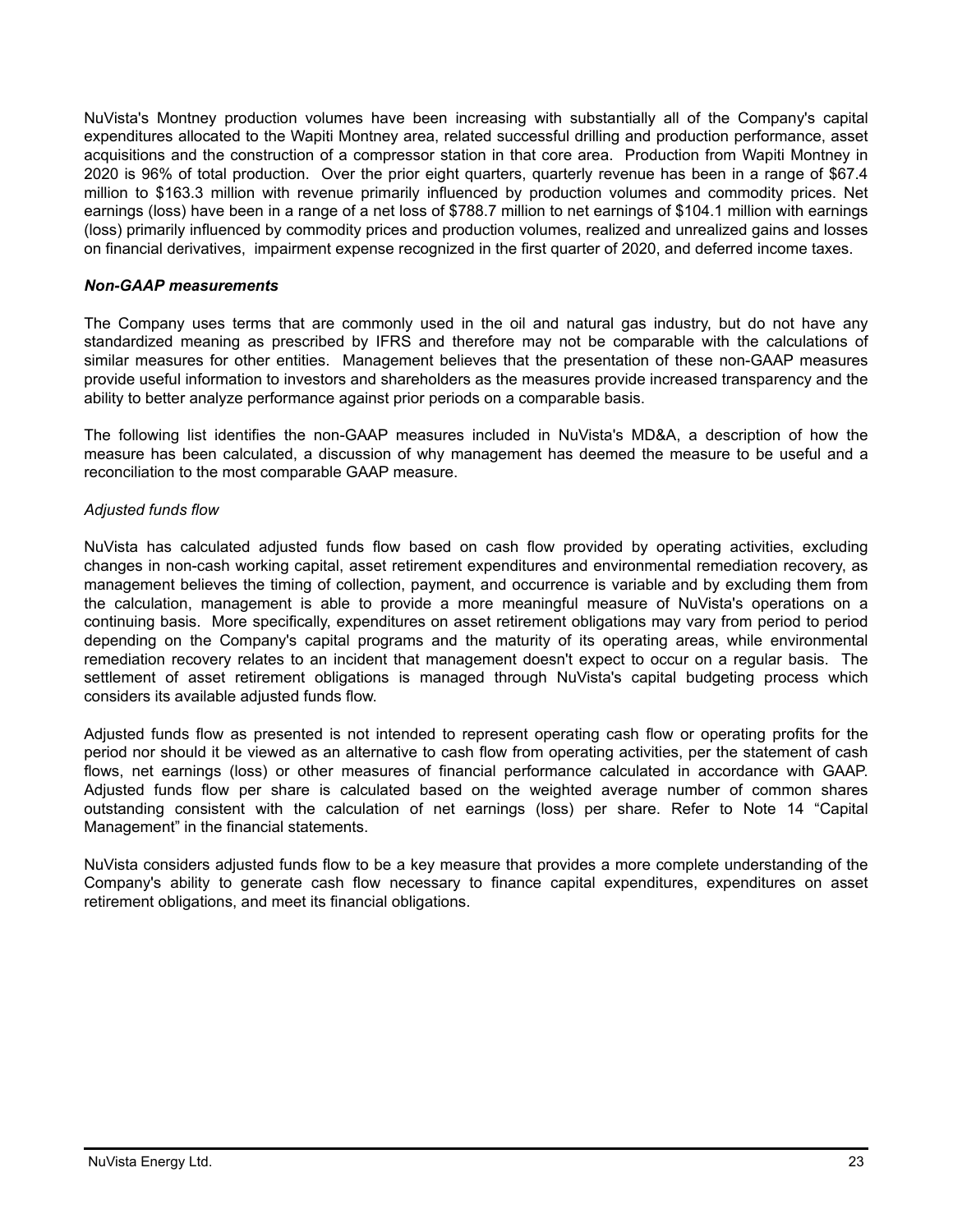The following table provides a reconciliation between the non-GAAP measure of adjusted funds flow to the more directly comparable GAAP measure of cash flow from operating activities:

|                                        |        |        | Three months ended September 30 Nine months ended September 30 |          |  |
|----------------------------------------|--------|--------|----------------------------------------------------------------|----------|--|
| (\$ thousands)                         | 2020   | 2019   | 2020                                                           | 2019     |  |
| Cash provided by operating activities  | 36,581 | 48,998 | 102.481                                                        | 183,535  |  |
| Add back:                              |        |        |                                                                |          |  |
| Asset retirement expenditures          | 382    | 556    | 10.356                                                         | 13.671   |  |
| Change in non-cash working capital (1) | 4,521  | 10.245 | (5, 370)                                                       | (1, 434) |  |
| Adjusted funds flow                    | 41,484 | 59.799 | 107,467                                                        | 195,772  |  |
| Adjusted funds flow, \$/Boe            | 9.12   | 12.54  | 7.72                                                           | 14.72    |  |
| Adjusted funds flow per share, basic   | 0.18   | 0.27   | 0.48                                                           | 0.87     |  |
| Adjusted funds flow per share, diluted | 0.18   | 0.27   | 0.48                                                           | 0.87     |  |

 $(1)$  Refer to Note 19 "Supplemental cash flow information" in the financial statements.

## *Operating netback and Corporate netback ("netbacks")*

NuVista reports netbacks on a total dollar and per Boe basis. Operating netback is calculated as petroleum and natural gas revenues including realized financial derivative gains/losses, less royalties, transportation and operating expenses. Corporate netback is operating netback less general and administrative, deferred share units, interest and lease finance expense. Netbacks per Boe are calculated by dividing the netbacks by total production volumes sold in the period.

NuVista adopted IFRS 16 - *Leases* using the modified retrospective approach, whereby the cumulative effect of initially applying the standard was recognized as an increase to right-of-use assets with a corresponding increase to lease liabilities, with no impact to opening retained earnings. Prior year comparative information has not been restated.

Management feels both operating and corporate netbacks are key industry benchmarks and measures of operating performance for NuVista that assists management and investors in assessing NuVista's profitability, and are commonly used by other petroleum and natural gas producers. The measurement on a Boe basis assists management and investors with evaluating NuVista's operating performance on a comparable basis.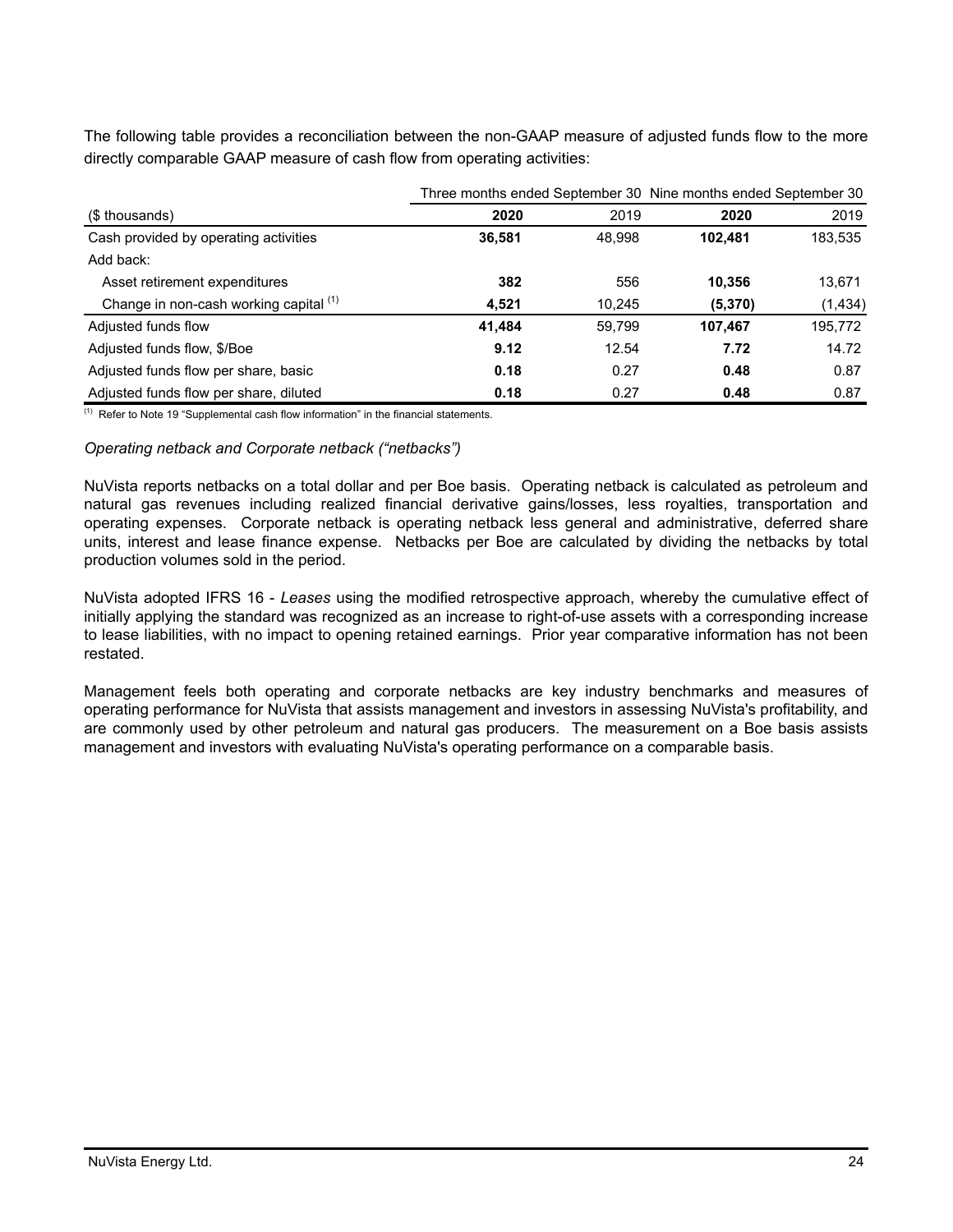The following table provides a reconciliation between the non-GAAP measures of operating and corporate netback to the most directly comparable GAAP measure of net earnings (loss) for the period:

|                                                      | Three months ended<br>September 30 |          | Nine months ended<br>September 30 |           |
|------------------------------------------------------|------------------------------------|----------|-----------------------------------|-----------|
| (\$ thousands)                                       | 2020                               | 2019     | 2020                              | 2019      |
| Net loss and comprehensive loss                      | (44, 144)                          | (7,650)  | (913, 313)                        | (34, 276) |
| Add back:                                            |                                    |          |                                   |           |
| Depletion, depreciation, amortization and impairment | 39,581                             | 49,648   | 1,044,686                         | 170,069   |
| Exploration and evaluation                           |                                    | 2,691    |                                   | 3,668     |
| Loss (gain) on property dispositions                 | (2,000)                            |          | 759                               | (1,934)   |
| Share-based compensation                             | 1,023                              | 1,460    | 2,611                             | 4,129     |
| Unrealized loss on financial derivatives             | 46,561                             | 15,299   | 39,423                            | 80,719    |
| Deferred income tax recovery                         |                                    | (2, 169) | (69, 174)                         | (28, 304) |
| General and administrative expenses                  | 2,978                              | 4,135    | 10,296                            | 12,372    |
| Financing costs                                      | 11,686                             | 8,987    | 32,667                            | 24,280    |
| Operating netback                                    | 55,685                             | 72,401   | 147,955                           | 230,723   |
| Deduct:                                              |                                    |          |                                   |           |
| General and administrative expenses                  | (2,978)                            | (4, 135) | (10, 296)                         | (12, 372) |
| Deferred share units recovery                        | 94                                 |          | 1,396                             | 243       |
| Interest and lease finance expense                   | (11, 317)                          | (8, 468) | (31, 588)                         | (22, 822) |
| Corporate netback                                    | 41,484                             | 59,799   | 107,467                           | 195,772   |

## *Capital expenditures*

Capital expenditures are equal to cash flow used in investing activities, excluding changes in non-cash working capital and other receivable. Any expenditures on the other receivable are being refunded to NuVista and are therefore included under current assets. NuVista considers capital expenditures to be a useful measure of cash flow used for capital reinvestment.

The following table provides a reconciliation between the non-GAAP measure of capital expenditures to the most directly comparable GAAP measure of cash flow used in investing activities for the period:

|                                        | Three months ended September 30 |           | Nine months ended September 30 |            |
|----------------------------------------|---------------------------------|-----------|--------------------------------|------------|
| (\$ thousands)                         | 2020                            | 2019      | 2020                           | 2019       |
| Cash flow used in investing activities | (625)                           | (73, 741) | (187,600)                      | (283, 059) |
| Changes in non-cash working capital    | 6,185                           | 12.521    | 31,385                         | 12,863     |
| Other receivable                       | (12, 641)                       | (2,019)   | (363)                          | 21,202     |
| Property dispositions                  |                                 |           |                                | (14)       |
| Capital expenditures                   | (7,081)                         | (63, 239) | (156,578)                      | (249,008)  |

## *Net debt*

NuVista has calculated net debt based on cash and cash equivalents, accounts receivable and prepaid expenses, accounts payable and accrued liabilities, other receivable, long-term debt (credit facility) and senior unsecured notes.

Net debt is used by management to provide a more complete understanding of the Company's capital structure and provides a key measure to assess the Company's liquidity. Management has excluded the current and long term financial instrument commodity contracts as they are subject to a high degree of volatility prior to ultimate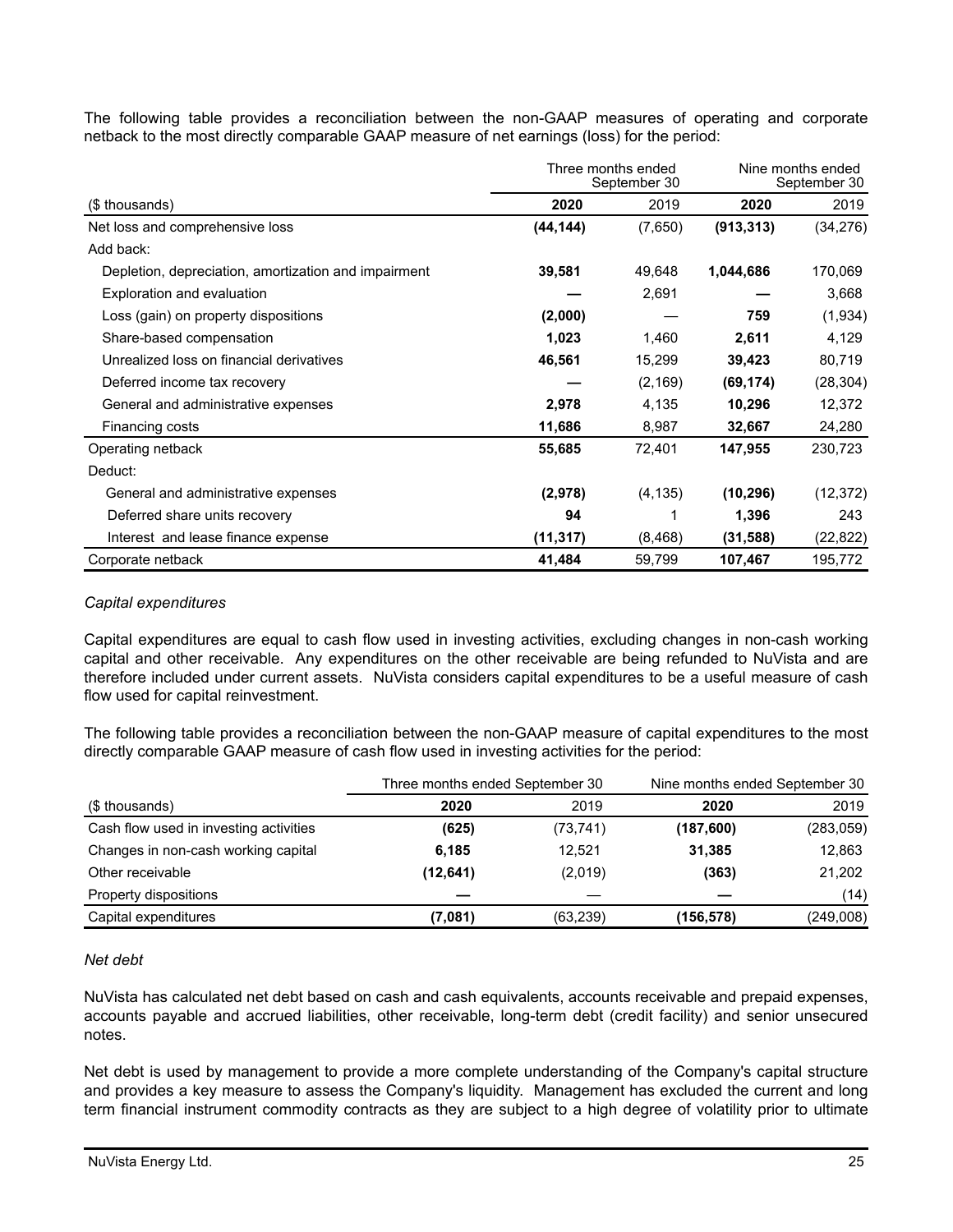settlement. Similarly, management has excluded the current and long term portion of asset retirement obligations as these are estimates based on management's assumptions and subject to volatility based on changes in cost and timing estimates, the risk-free rate and inflation rate.

The following table shows the composition of the non-GAAP measure of net debt with GAAP components from the balance sheet:

| (\$ thousands)                                                      | <b>September 30, 2020</b> December 31, 2019 |           |
|---------------------------------------------------------------------|---------------------------------------------|-----------|
| Cash and cash equivalents, accounts receivable and prepaid expenses | (53, 215)                                   | (62, 772) |
| Other receivable                                                    | (9,938)                                     | (10, 301) |
| Accounts payable and accrued liabilities                            | 75.218                                      | 110.144   |
| Long-term debt (credit facility)                                    | 393,270                                     | 306,274   |
| Senior unsecured notes                                              | 217,526                                     | 216,771   |
| Other liabilities                                                   | 463                                         | 1,859     |
| Net debt                                                            | 623.324                                     | 561.975   |

## *Critical accounting estimates*

The preparation of the financial statements requires management to make judgments, estimates and assumptions that affect the application of accounting policies and the reported amounts of assets, liabilities, income and expenses. Actual results may differ from these estimates. Estimates and underlying assumptions are reviewed on an ongoing basis. Revisions to accounting estimates are recognized in the year in which the estimates are revised and in any future years affected. During the three months ended March 31, 2020, the World Health Organization declared COVID-19 to be a pandemic. Responses to the spread of COVID-19 have resulted in a sudden decline in economic activity and resulted in a significant increase in economic uncertainty. In addition, oil prices have declined dramatically due to the global oil price war and decline in demand due to COVID-19. These events have resulted in a volatile and challenging economic environment which has adversely affected the Company's operational results and financial position. Estimates and judgments made by management in the preparation of the interim financial statements are increasingly difficult and subject to a higher degree of measurement uncertainty during this volatile period.

Further information on our critical accounting policies and estimates can be found in the notes to the audited annual financial statements and MD&A for the year ended December 31, 2019.

## *Disclosure controls and internal controls over financial reporting*

NuVista's President and Chief Executive Officer ("CEO") and Vice President, Finance and Chief Financial Officer ("CFO") are responsible for establishing and maintaining disclosure controls and procedures and internal controls over financial reporting as defined in National Instrument 52-109. NuVista's CEO and CFO have designed disclosure controls and procedures, or caused them to be designed under their supervision, to provide reasonable assurance that information required to be disclosed by NuVista in its filings or other reports filed or submitted by it under securities legislation is recorded, processed, summarized and reported within the time periods specified in the securities legislation and is accumulated and communicated to NuVista's management, including its certifying officers, as appropriate to allow timely decisions regarding required disclosure. The CEO and CFO have concluded, based on their evaluation as of the end of the period covered by the interim and annual filings that the Company's disclosure controls and procedures are effective.

The CEO and CFO have also designed internal controls over financial reporting, or caused them to be designed under their supervision, to provide reasonable assurance regarding the reliability of NuVista's financial reporting and the preparation of financial statements for external purposes in accordance with GAAP and includes those policies and procedures that: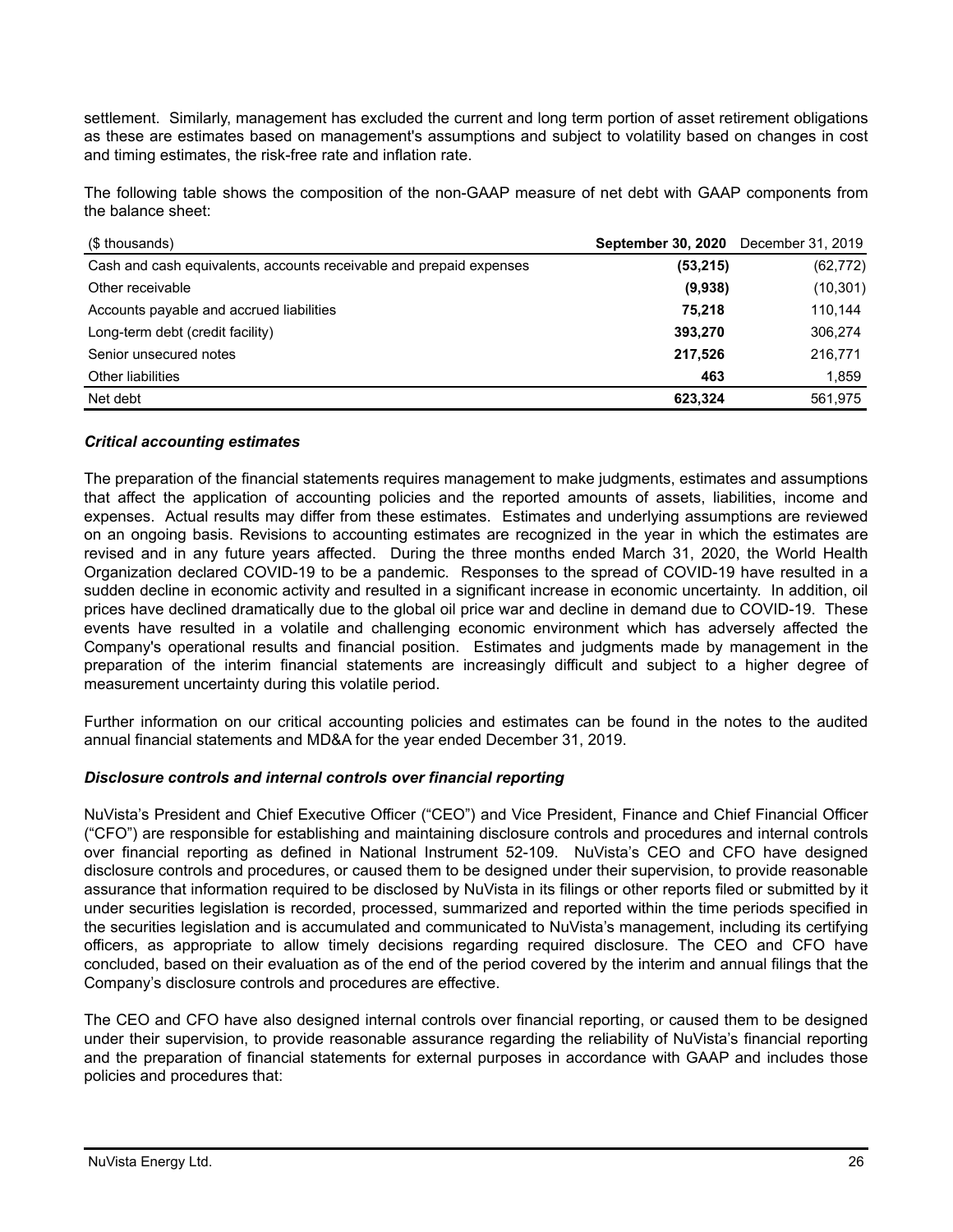(a) pertain to the maintenance of records that in reasonable detail accurately and fairly reflect the transactions and dispositions of the assets of NuVista;

(b) are designed to provide reasonable assurance that transactions are recorded as necessary to permit preparation of the financial statements in accordance with GAAP, and that receipts and expenditures of NuVista are being made only in accordance with authorizations of management and directors of NuVista; and

(c) are designed to provide reasonable assurance regarding prevention or timely detection of unauthorized acquisition, use or disposition of NuVista's assets that could have a material effect on the annual financial statements.

NuVista has designed its internal controls over financial reporting based on the Committee of Sponsoring Organizations of the Treadway Commission (2013). During the three and nine months ended September 30, 2020, there have been no changes to NuVista's internal controls over financial reporting that have materially or are reasonably likely to materially affect the internal controls over financial reporting; the CEO and CFO have concluded that the internal controls over financial reporting are effective.

Because of their inherent limitations, disclosure controls and procedures and internal control over financial reporting may not prevent or detect misstatements, error or fraud. Control systems, no matter how well conceived or operated, can provide only reasonable, not absolute assurance, that the objectives of the control system are met.

# *Assessment of business risks*

In March 2020, the COVID-19 outbreak was declared a pandemic by the World Health Organization. In addition, global commodity prices have declined significantly due to a dispute between major oil producing countries combined with the impact of the COVID-19 pandemic. Governments worldwide, including those in Canada have enacted emergency measures to combat the spread of the virus. These measures, which include the implementation of travel bans, self-imposed quarantine periods and social distancing, have caused material disruption to businesses globally resulting in an economic slowdown. Governments and central banks have reacted with significant monetary and fiscal interventions designed to stabilize economic conditions however the success of these interventions is not currently determinable. The current challenging economic climate may have significant adverse impacts on NuVista including, but not exclusively:

- material declines in revenue and adjusted funds flow;
- declines in revenue and operating activities could result in increased impairment charges, and restrictions in lending agreements and reduced capital programs;
- increased risk of non-performance by NuVista's purchasers which could materially increase the risk of non-payment of accounts receivable and customer defaults; and
- if the situation continues for prolonged periods it could have a material impact on profitability, liquidity, and in the longer term could risk the ability to continue as a going concern for exploration and production companies, including NuVista.

Although the economy has recently begun to reopen and government authorities are easing restrictions, the situation remains dynamic and the ultimate duration and magnitude of the impact on the economy and the financial effect on NuVista is not known at this time.

Estimates and judgments made by management in the preparation of the financial statements are increasingly difficult and subject to a higher degree of measurement uncertainty during this volatile period.

The following are the primary risks associated with the business of NuVista. Most of these risks are similar to those affecting others in the conventional oil and natural gas sector. NuVista's financial position and results of operations are directly impacted by these factors:

• Operational risk associated with the production of oil and natural gas;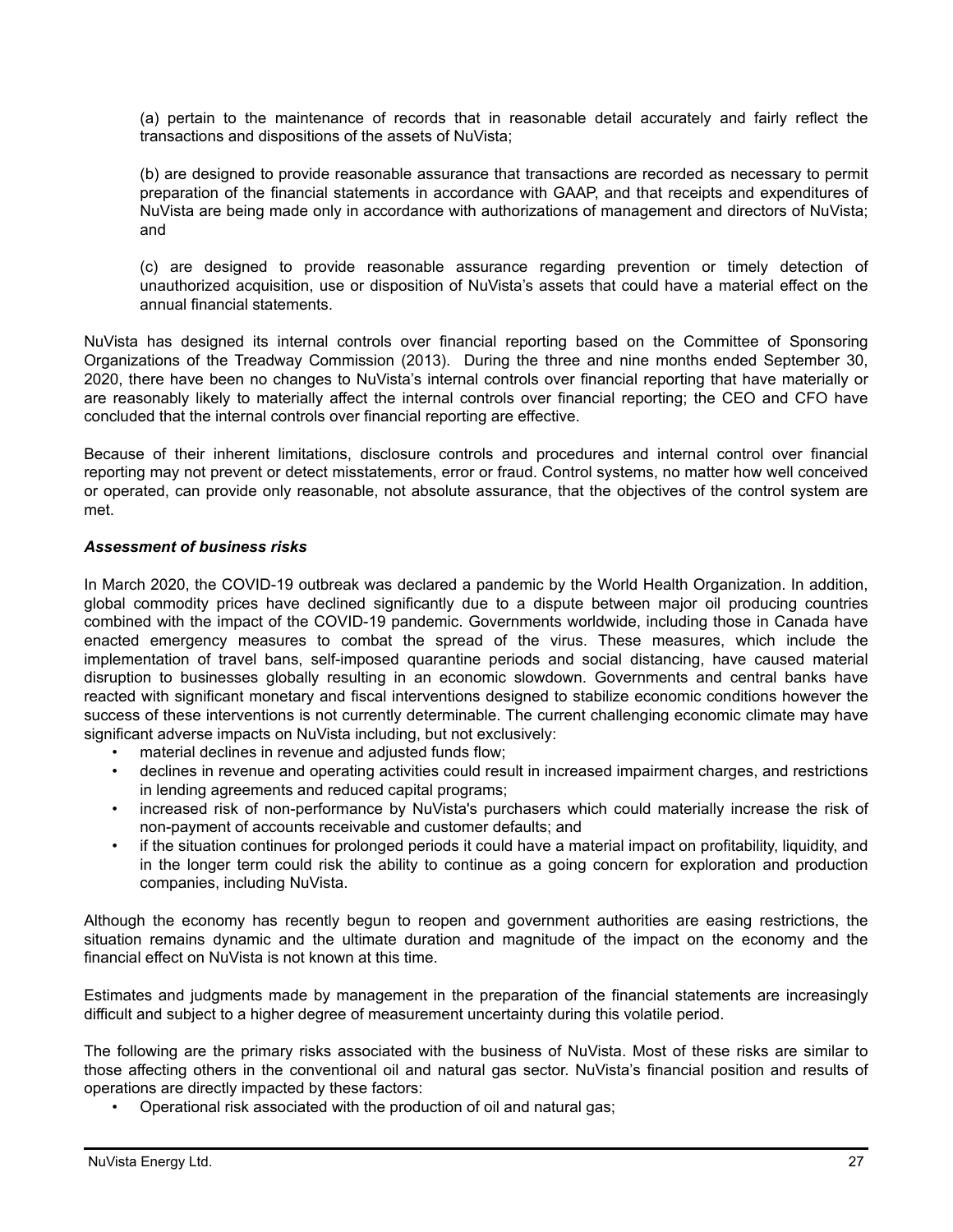- Operational risk associated with third party facility outages and downtime;
- Reserves risk with respect to the quantity and quality of recoverable reserves;
- Commodity risk as crude oil, condensate and natural gas prices and differentials fluctuate due to market forces;
- Financial risk such as volatility of the Cdn/US dollar exchange rate, interest rates and debt service obligations;
- Risk associated with the re-negotiation of NuVista's credit facility and the continued participation of NuVista's lenders;
- Market risk relating to the availability of transportation systems to move the product to market;
- Our ability to satisfy our obligations under our firm commitment transportation and processing arrangements;
- Environmental and safety risk associated with well operations and production facilities;
- Changing government regulations relating to royalty legislation, income tax laws, incentive programs, operating practices, fracturing regulations and environmental protection relating to the oil and natural gas industry;
- Labour risk related to availability, productivity and retention of qualified personnel;
- Widening concerns over climate change, fossil fuel consumption, green house gas emissions, and water and land use could lead governments to enact additional laws, regulations and costs or taxes that may be applicable to NuVista; and
- Changes to environmental regulations related to climate change could impact the demand for, development of or quality of NuVista's petroleum products, or could require increased capital expenditures, operating expenses, asset retirement obligations and costs, which could result in increased costs which would reduce the profitability and competitiveness of NuVista if commodity prices do not rise commensurate with the increased costs. In addition, such regulatory changes could necessitate NuVista to develop or adapt new technologies, possibly requiring significant investments of capital.

NuVista seeks to mitigate these risks by:

- Acquiring properties with established production trends to reduce technical uncertainty as well as undeveloped land with development potential;
- Maintaining a low cost structure to maximize product netbacks and reduce impact of commodity price cycles;
- Diversifying properties to mitigate individual property and well risk;
- Maintaining product mix to balance exposure to commodity prices;
- Conducting rigorous reviews of all property acquisitions;
- Monitoring pricing trends and developing a mix of contractual arrangements for the marketing of products with creditworthy counterparties;
- Maintaining a price risk management program to manage commodity prices and foreign exchange currency rates risk and transacting with creditworthy counterparties;
- Ensuring strong third-party operators for non-operated properties;
- Adhering to NuVista's safety program and keeping abreast of current operating best practices;
- Keeping informed of proposed changes in regulations and laws to properly respond to and plan for the effects that these changes may have on our operations;
- Carrying industry standard insurance to cover losses;
- Establishing and maintaining adequate cash resources to fund future abandonment and site restoration costs;
- Closely monitoring commodity prices and capital programs to manage financial leverage; and
- Monitoring the debt and equity markets to understand how changes in the capital market may impact NuVista's business plan.

Information regarding risk factors associated with the business of NuVista and how NuVista seeks to mitigate these risks are contained in our Annual Information Form under the Risk Factors section for the year ended December 31, 2019.